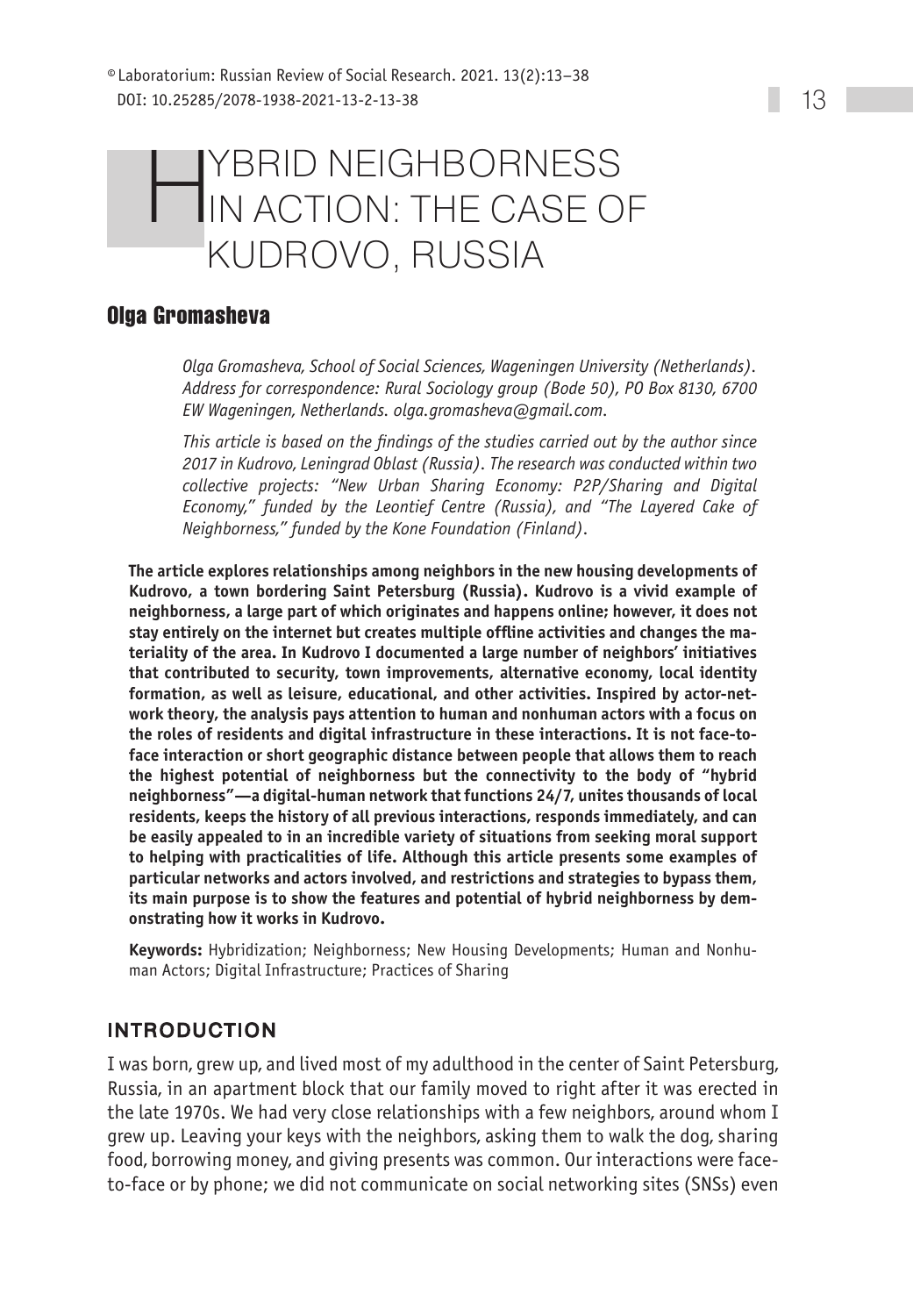when this became a common practice. With new neighbors, who moved in over the last two decades, we barely greeted each other.

Six years ago I moved to Kudrovo in Leningrad Oblast (hereafter, LO), where high-rises were built in place of an abandoned sovkhoz. During the last decade, the population of Kudrovo has increased from several dozens to over 100,000,<sup>1</sup> and in 2018 Kudrovo changed its official status from village to town. In Kudrovo I noticed different patterns of neighbors' interactions. In the elevator, people rarely say "hello" to each other; however, online conversations among neighbors are frequent, and these communications spills over into various offline activities. Surprisingly, soon after moving I found myself making pancakes for a picnic, helping to conduct a natural history quest, discussing Kudrovo development at an urbanism seminar—and I was doing all that with neighbors previously unknown to me, whom I met on the most popular Russian social network VKontakte (hereinafter, VK). Among hundreds of local Kudrovo pages on VK, "Kudrovo Life" (hereinafter, KL; "Zhizn' v Kudrovo" in the original Russian) $^{\rm 2}$  is one of the largest and the most vibrant. In the posts on KL participants call each other "neighbors," which is extraordinary for a page with over 71,000 subscribers<sup>3</sup> scattered on a territory of around 400 hectares.<sup>4</sup> Being intrigued by a new type of neighborness I sensed in Kudrovo, I started several research projects on neighbors' practices of sharing, the role of digital infrastructure in residents' interactions, and urban greening. The theoretical and methodological frameworks of the research were developed in close collaboration with Liubov Chernysheva and Elvira Gizatullina who conducted studies of similar design in Parnas, a large new district of Saint Petersburg. Although they documented less intense and varied activity in Parnas, in both cases we deal with the same phenomenon.

<sup>&</sup>lt;sup>1</sup> By January 2021 Kudrovo had 49,079 officially registered residents. However, according to the estimations by local activists, in March 2018 already 70,000–90,000 people were de facto living in Kudrovo. When all housing construction is over by 2040, the town population will be over 200,000. See "Chislennost' naseleniia Rossiiskoi Federatsii po munitsipal'nym obrazovaniiam na 1 ianvaria 2021 goda," Federal'naia sluzhba gosudarstvennoi statistiki (Rosstat), July 30, 2021, <https://rosstat.gov.ru/compendium/document/13282>; "Dvizhenie aktivistov Kudrovo / Post / Chislennost' naseleniia Kudrovo," VK, March 28, 2018, [https://vk.com/wall-137580405\\_13314](https://vk.com/wall-137580405_13314); Iulia Gil'mshina, "Smirites', Kudrovo ne ostanovit'," 47 News, March 1, 2019, [https://47news.ru/](https://47news.ru/articles/153032/) [articles/153032/.](https://47news.ru/articles/153032/)

<sup>&</sup>lt;sup>2</sup> On VK, open, closed, and private groups and public pages can be generated by individuals, teams, and organizations. Each of them has different combinations of options and restrictions (for more details see "Raznitsa mezhdu gruppoi i publichnoi stranitsei," VK Live: Vse o VK, January 20, 2018, [https://vk.com/@live-club-vs-public\)](https://vk.com/@live-club-vs-public). KL is a public page where content is visible to everyone but posts are published only after approval by the administrator.

<sup>&</sup>lt;sup>3</sup> "Zhizn' v Kudrovo" ([https://vk.com/kudrovolife\)](https://vk.com/kudrovolife).

<sup>4</sup> In KL posts (but excluding comments) the word "neighbors" has been used several times more frequently than such common terms as "friends," "people," "residents," and "*kudrovchane/ kudrovtsy*" (inhabitants of Kudrovo). As the automatic built-in word search did not differentiate whether these words were used in salutations or posts' bodies, I read all posts for one week (260). Most posts contained no salutation or impersonal ones such as "everybody," "hi," or "good morning." But if a common term was used to define addressees, the salutation "neighbors" was used more than four times more frequently than other salutations.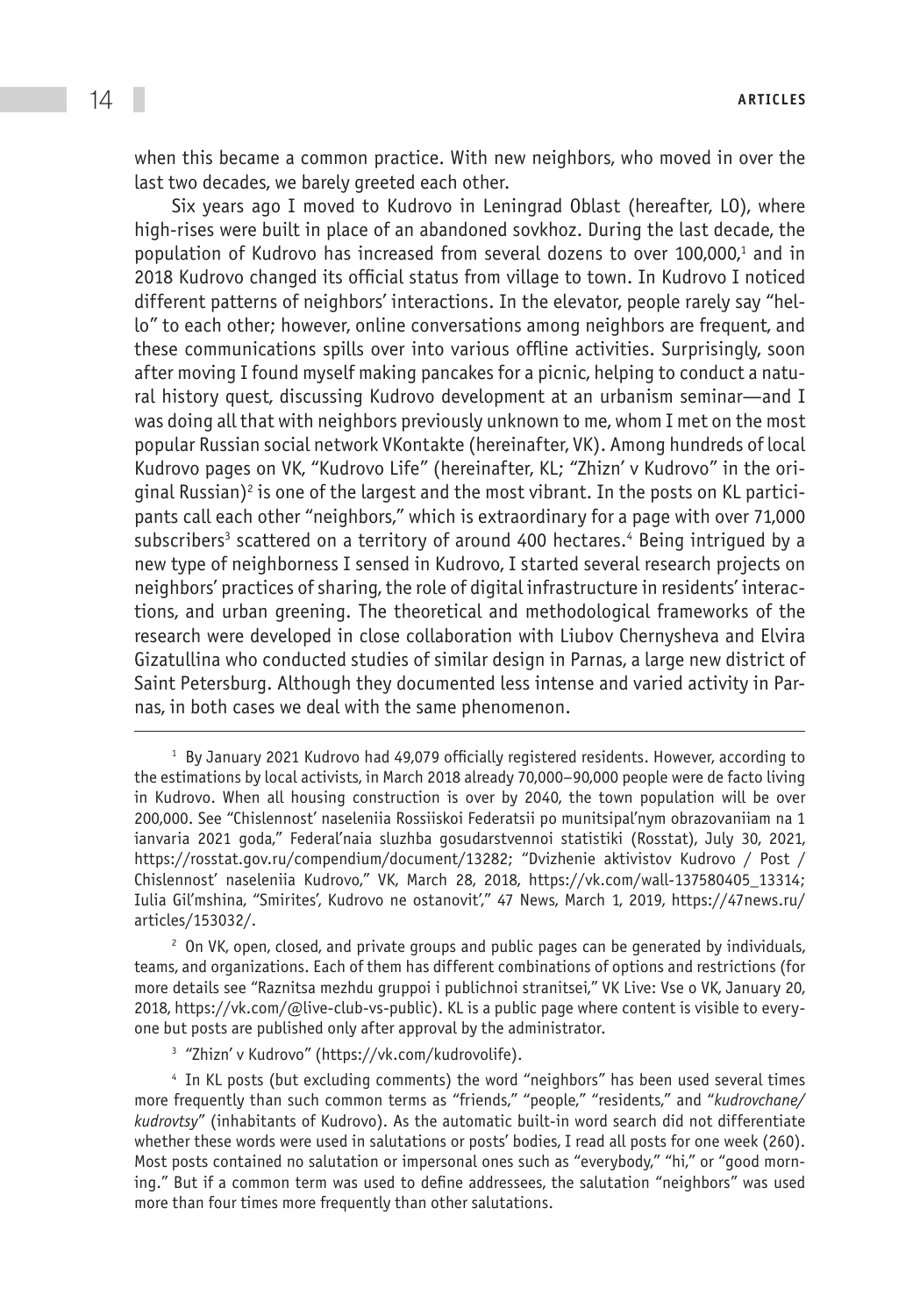# THEORETICAL FRAMEWORK AND METHODOLOGY

Large new developments on the city fringes, such as Kudrovo and Parnas, are often criticized by journalists and scholars for their spatial organization that facilitates atomization of residents, poor interactions among neighbors, lack of care for the neighborhood, and low quality of the living environment, all of which may potentially turn these territories into "ghetto" districts. Liubov Chernysheva (2019) demonstrated that, although new residential areas in Parnas suffer from insufficient transport and social infrastructure, cooperation among neighbors and initiatives aimed at the district's development are widely observable. She warns that labeling such districts as "ghettos" is not simply shortsightedness, because it does not take into account peculiarities of postsocialist cities and various social, political, and economic factors, but it is a dangerous misconception that stigmatizes the residents and has destructive performative power.

In both Kudrovo and Parnas our research team encountered a new type of relationships among neighbors. First of all, these relationships were always "in the making"—constantly shaping and reshaping, not fixed by permanent contacts of certain people and places, and inspired by the territory but not completely tied to it. Many conventional terms, such as, for example, "neighborhood," do not reflect all complexity and fluidity. Therefore, we use the concept of "neighborness" (*sosedstvovanie*) to emphasize the procedurality of this phenomenon, its creation through neighbors' interactions.

Secondly, the coexistence and interdependence of neighbors' online and offline interactions were of paramount significance. The hybridization of urban space has been documented by many scholars (de Souza e Silva 2006; Harris and Flouch 2010; Matei and Ball-Rokeach 2001; Miller and Slater 2000; Rheingold 2000; Zaporozhets and Lapina-Kratasyuk 2015). Analyzing neighbors' relationships in Kudrovo, we can talk about "hybrid neighborness"—online and offline practices are closely and inseparably intertwined, flowing in and out of each other and supporting one another. Hybrid neighborness also means that both human and nonhuman actors are involved and the role of digital technology is extremely important. The theoretical framework of hybrid neighborness is discussed elsewhere in this issue of *Laboratorium* (Chernysheva and Gizatullina 2021), so here I only briefly summarize its main features.

- Even though a large part of neighbors' interactions happens online, in the cozy virtuality of social media, these interactions are anchored in and built around the materiality of neighbors' living environment.
- The territory matters, and proximity is the key to being a neighbor, but at the same time the practices of hybrid neighborness are of exterritorial nature driven by the digital infrastructure. This nature of neighborness becomes possible by emphasizing not the physical presence at the moment but identification with the place:<sup>5</sup> the neighbors' sense of belonging to this territory, their concern for

<sup>5</sup> Other studies (e.g., Grigorichev 2013) have documented a similar phenomenon.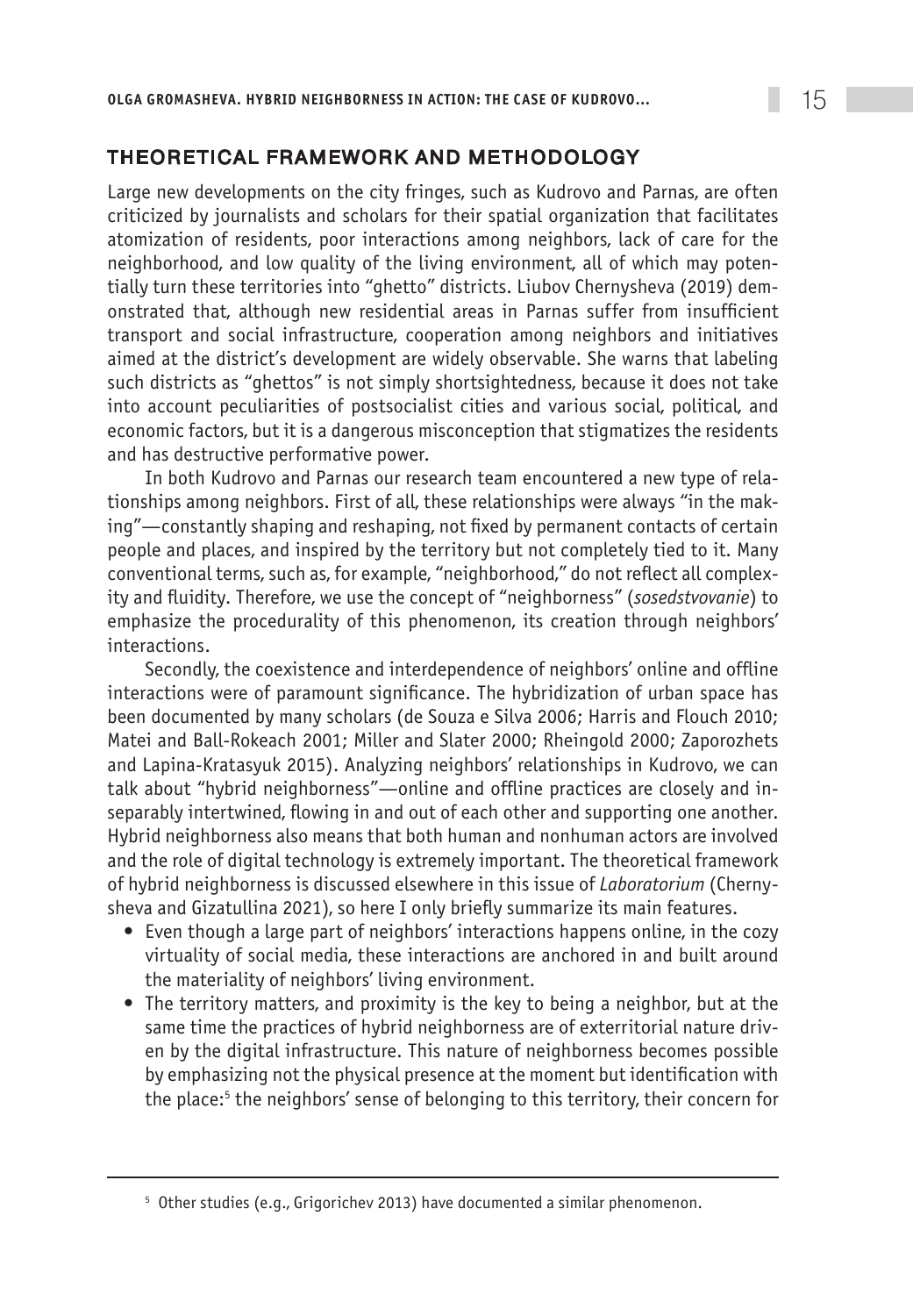and interest in its life and development, and engagement in localized social networks.6

- Neighborhood watch and public spaces are also hybridized; online pages and chats often play the roles of benches and sidewalks: to exchange news and gossips, to shame and praise, to shape the rules of coresidence, and so on.
- The participants customize their interactions with neighbors on digital platforms according to their wishes: when, where, and what kind of neighbor they want to be in each particular case (they choose their own level of anonymity, involvement, frequency and types of engagement, and so on).
- It is not direct person-to-person connections but the connectivity of residents with the "body" of hybrid neighborness that is of top importance. Therefore, new neighborness is a work of maintaining this depersonalized digital-human network.

Online interactions of neighbors in new housing developments are extremely intensive due to many factors. Future homeowners take big risk by investing in the construction at the groundbreaking stage; this motivates them to monitor the developers and exchange information with their neighbors-to-be, and this is how hybrid neighborness starts: no apartment blocks have yet been erected, but they already found online people "living" on their floor. Then all together they go through the same stages—choose furniture, make repairs, resolve conflicts with developers. Another contributing factor is the homogeneity of residents: most of them are young, middle-class families or singles, $^7$  and many of them migrated to Kudrovo from other Russian cities,<sup>8</sup> which can also motivate them to build new networks to replace the lost ones.

 $<sup>7</sup>$  This was how my informants characterized themselves and how they perceived other local</sup> residents. Such social homogeneity among residents of new developments, achieved due to the location and real-estate prices, generates a safer and more dependable environment for the neighborness (Brednikova and Zaporozhets 2016).

No official data is currently available about the age, gender, and other sociodemographic characteristics of the Kudrovo population. A street survey was conducted in two residential quarters of Kudrovo with a cluster random sample of 140 Kudrovo residents over 18 years old: 12 percent were pensioners, and the rest were divided between young and middle-aged people. The majority of respondents studied at university (79 percent), were currently employed (64 percent), were married (64 percent); more than a half had children under the age of 16; 33 percent were men and 67 percent women; and 79 percent owned their Kudrovo apartments (Tykanova and Tenisheva 2020).

Among KL readers, 40 percent are men and 60 percent women; about 1 percent are under 18, around 12 percent over 45, and 87 percent are aged 18–45 ("Zhizn' v Kudrovo / Discussion Board / Topic 4 / Razmeshchenie reklamy," VK, January 5, 2017, [https://vk.com/topic-51766355\\_34800382](https://vk.com/topic-51766355_34800382)).

<sup>8</sup> The quantitative analysis of KL subscribers demonstrated that among those who provided the information, less than a half indicated Saint Petersburg/Leningrad as their birthplace. Only one of my informants was born in Saint Petersburg, the other ten were born in other Russian cities or abroad, and most of them rented apartments in Saint Petersburg before becoming homeowners in Kudrovo.

 $6$  For example, thanks to a post on KL, one Kudrovo resident found neighbors who helped to bring back a cell phone left behind in Protaras, Cyprus (all examples given in this article are real cases documented in online discussions, interviews, or observations).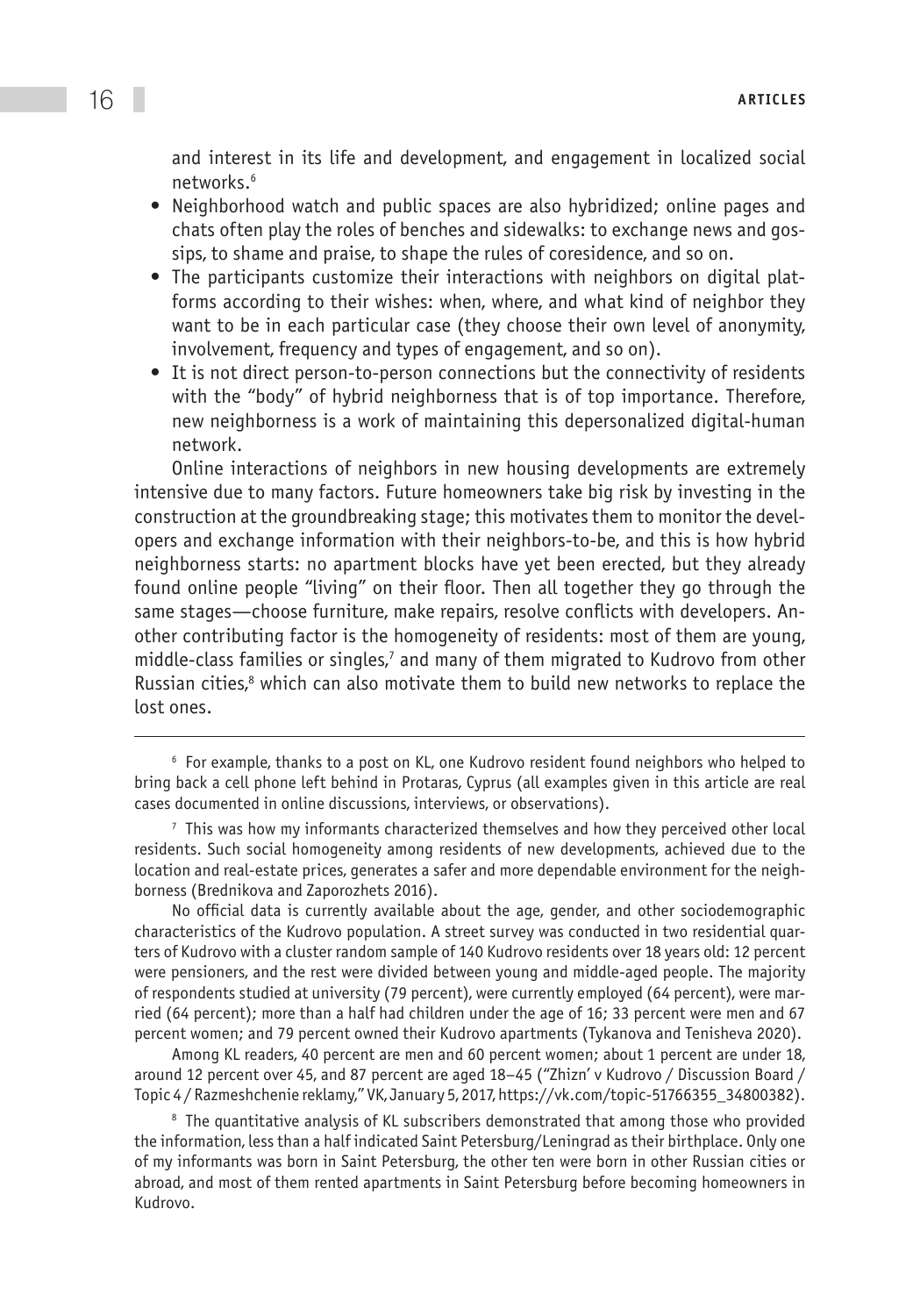Due to its ever-increasing prevalence, some scholars have criticized digital communication for forcing out offline interactions, weakening social skills of face-toface interaction, causing addiction, anxiety, and so on. Other scholars, on the contrary, have emphasized the positive sides of online communication: increased access to information, new instruments to build solidarity and overcome loneliness, and so on. In particular, researchers have noted that digitalization in the suburbs increased communication and cooperation among neighbors and mobilization around local issues (Hampton and Wellman 2003; Voskresenskiy, Musabirov, and Alexandrov 2016).

Daniel Miller et al. (2016) argue that understanding online and offline relationships as mutually exclusive or opposed to each other is simplistic and warn against contrasting them as "real" (offline) and "virtual" (online) worlds. They perceive "relationships as created, developed and sustained through integrated online and offline interaction" (Miller et al. 2016:100). Although the authors think that this dichotomy may be misleading, they do not suggest abandoning these terms as they are widely used by the informants. However, their study demonstrates that in different cultural contexts even the meaning of these terms varies.<sup>9</sup> In some contexts social media help to communicate with strangers and widen social networks, while in others to maintain relationships within families. Social media may help develop individualism or communality, absorb new practices or reconnect with traditions, conform or rebel. The focus should be on their functioning in a particular context under investigation. Miller et al. introduce the term "scalable sociality" (3) to demonstrate how people switch from Facebook to Twitter, from private messages to group chats, mixing texts, pictures, and audios to reach the desired type of sociality, appropriate for particular purposes.

Below I will demonstrate which social media are used in neighbors' interactions and how they contribute to the development of Kudrovo. Many of the discovered neighbors' initiatives may be analyzed within the framework of DIY urbanism that focuses on small-scale, bottom-up functional and esthetical modifications of the urban environment, although other approaches are developing too (Niederer and Priester 2016; Talen 2019; Volont 2019). Other initiatives by neighbors can be better understood through the prism of alternative economy, sharing economy, and collaborative consumption (Hamari, Sjöklint, and Ukkonen 2016; Kovács et al. 2017) with an emphasis on peer-to-peer-based activities to provide goods and services aimed to shorten the chain of transaction by bypassing intermediaries such as retail chains and agencies. Scholarship on activism, grassroots movements, local identity, and patriotism are also relevant. However, the aim of this article is not to put a certain label on each initiative but to look at them in their diversity.

Actor-network theory (ANT) helps to see these activities as interactions between human and nonhuman actors, in particular residents and localized digital infrastructure. Bruno Latour (1992, 2000) emphasized that social relationships cannot be studied without taking into account nonhumans who are not passive objects but

<sup>&</sup>lt;sup>9</sup> For example, in South India interactions on WhatsApp were perceived as an "offline" practice because of their more private character, while "online" was referred to public internet channels.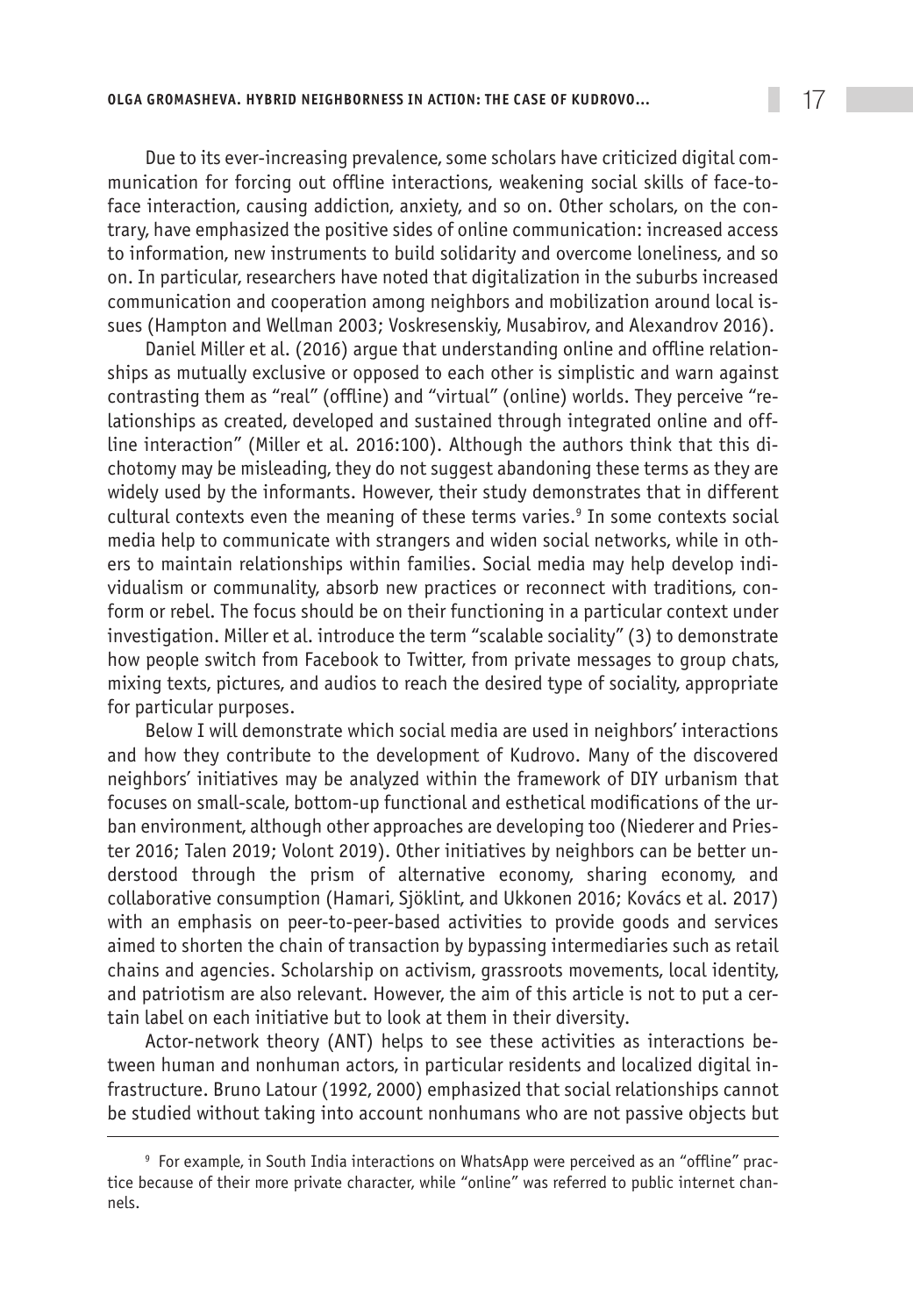actors in these interactions. ANT requires thorough examination of particular cases and of the role of each actor involved. The scope of this article does not allow for such comprehensive analysis, as in each particular case a different combination of actors was involved. The primary goal of this article is to map the variety of neighbors' initiatives within the hybrid neighborness. However, ANT is relevant for the data presented here, as examples will demonstrate, and it can be applied in a future analysis. I use ANT here as general inspiration, in an attempt to see how both residents and digital actors contribute to the production of this hybrid neighborness.

This article applies the framework of hybrid neighborness to the particular case of Kudrovo and enfleshes this theoretical skeleton by demonstrating the scope of neighbors' activities. In this article the activities of neighbors are called "initiatives," and only those produced by neighbors for other neighbors are included in the analysis, while others, organized, for example, by local authorities and developers, are not considered. I use the term "participants" instead of "subscribers" when referring to the social media users because one does not need to be a VK page subscriber to read and comment on posts, nor all KL subscribers are necessarily engaged in hybrid neighborness.10

The data for this article was collected from online discussions (Kudrovo VK pages, chats in WhatsApp and Telegram),<sup>11</sup> in-depth interviews with Kudrovo residents,<sup>12</sup> and participant observation. All materials were collected and analyzed by the author.

#### In case of emergency, call … your neighbor? The story of one fire

In February 2019 yet another fire started in one of Kudrovo apartment blocks. The fire department was called immediately, but the fire engines took 30 minutes to arrive, which is significantly longer than the statutory reaction time. Fire trucks had to come from the neighboring district, they could not use two entrances to the town because of height restrictors, and they were stuck in a traffic jam at the third entrance. The fire was put out 75 minutes after the phone call. No one died, but five inhabitants were evacuated by firefighters, and twenty residents were left without a home. According to preliminary information, electrical wiring caused the fire.

<sup>&</sup>lt;sup>10</sup> Among KL readers, 61 percent were subscribed and 39 percent were not ("Zhizn' v Kudrovo / Discussion Board / Topic 4 / Razmeshchenie reklamy," VK, January 5, 2017, [https://vk.com/](https://vk.com/topic-51766355_34800382) [topic-51766355\\_34800382\)](https://vk.com/topic-51766355_34800382).

 $11$  First, I uploaded all KL posts published during the first week of June 2017 (63,628 characters), coded them in NVivo, and compiled a glossary of the relevant keywords. Then I searched all KL posts and comments using these keywords.

 $12$  In 2018 I interviewed 11 organizers and participants of sharing initiatives in Kudrovo, who were recruited on KL or found through my personal network using snowball sampling. All informants were engaged in the KL discussions and communications with neighbors on other digital channels. Nine interviews were conducted face-to-face and two by phone. All informants had been living in Kudrovo for over one year.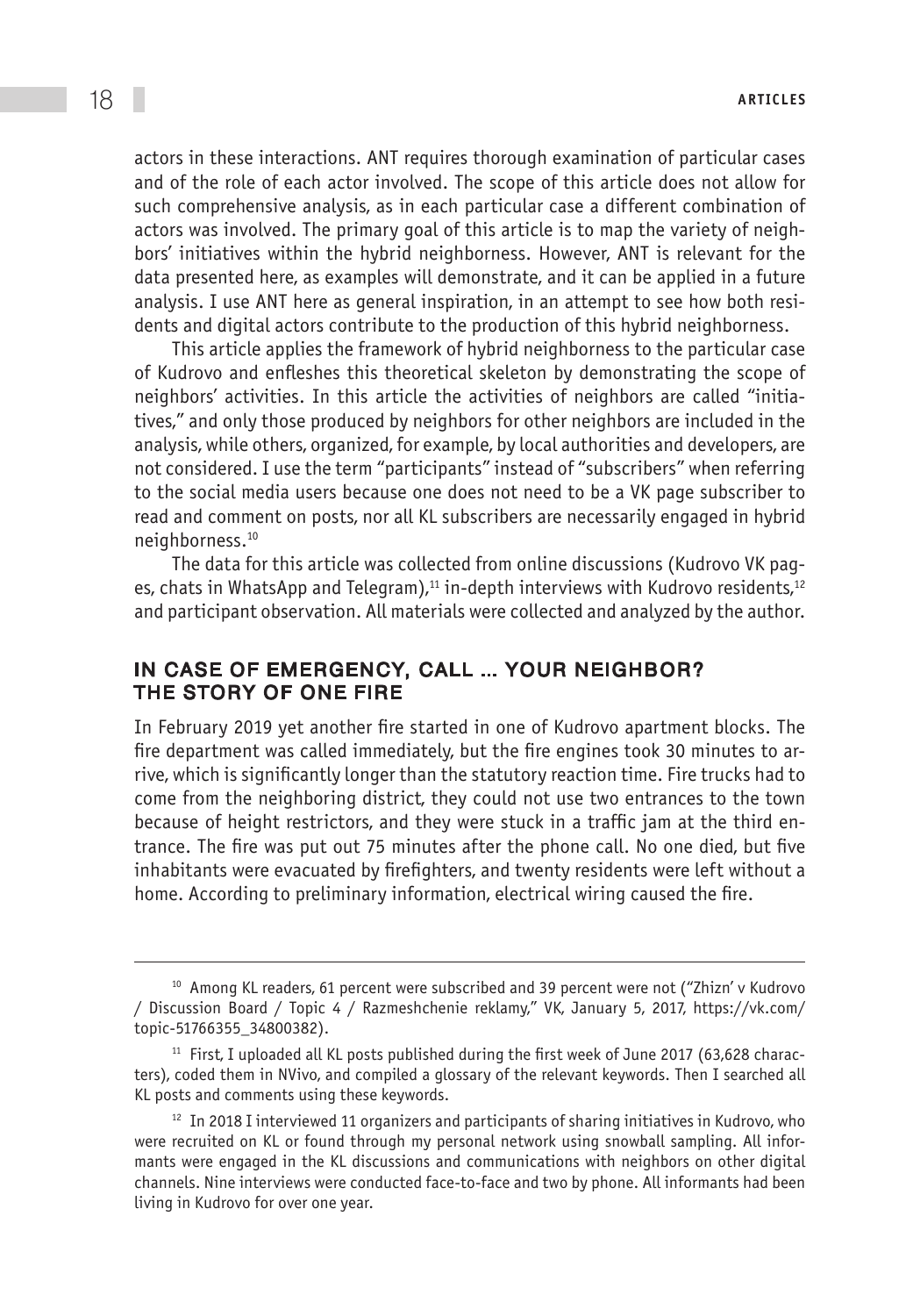Immediately after the fire started, a post<sup>13</sup> was published on KL with information and visuals, and all participants could broadcast and track the event online. This accident showed the incredible cooperation of neighbors. During the fire one resident took his infant children out of their burning apartment, and when he was coming back to rescue their cats, he found a neighbor lying on the staircase. While he was saving her, the cats died in the fire. Due to the lack of parking spaces in Kudrovo, all sidewalks were filled with cars, preventing the fire trucks from approaching the building. Neighbors had to move a dozen of cars from the sidewalks with their bare hands.

In the next few days, about 1,500 people donated a total of 500,000 rubles. The crowdfunding was organized by the KL administrator through a donation button.14 The money was distributed to the owners of three apartments destroyed by the fire.15 A place to bring clothes and necessities for the victims of the fire was announced in a KL post, but soon the collection was stopped because people brought too much stuff. Hundreds of people offered to give various things, from household appliances to doors, and invited the victims to come over for tea and support. Dozens of residents invited the victims to stay in their apartments for free. The KL administrator and several activists were managing these offers of help. The KL participants made sure that, while the main support went to the residents of apartments destroyed by fire, the owners of the apartments flooded during fire rescue also received help. Here is a fragment from a KL post published five months after the fire:

> A post of gratitude. Hello, dear neighbors and wonderful people of Kudrovo! We are your neighbors from the apartment block where the fire happened this winter (the apartment flooded as a result of the firefighting). I did not get around to write to you about my appreciation and gratefulness for your support and help provided to us during that hard and stressful period. But today, when I see how you, the whole town, help a cat with kittens, my heart overfills with love to you and with a feeling that you all together are the power and might, and that I am happy to live with you and to do good…. Awesome, kind, warm-hearted neighbors, thank you for being here for me; it is worth a lot.

In this post the author also mentioned a number of people who helped her family in various ways during and after the fire: the KL administrator for information support; a man for taking her with the baby during the fire into his car; a woman for cleaning the apartment after the fire; another woman for providing an apartment to live for free; several men for transferring her stuff from the flooded apartment; two women and a man for "foster care" of her fishbowl, houseplants, and books; another

<sup>15</sup> For comparison, the district administration promised to provide 20,000 rubles per family, and local administration 10,000 rubles per person.

 $13$  The links to the original posts are not included here to preserve the participants' anonymity.

<sup>&</sup>lt;sup>14</sup> The introduction of a one-click donation button on KL allowed participants to donate money not only faster but also safer (transfers through the button were controlled by the KL administrator, whom they trusted, while the accounts posted in comments often turned out to be fraudulent).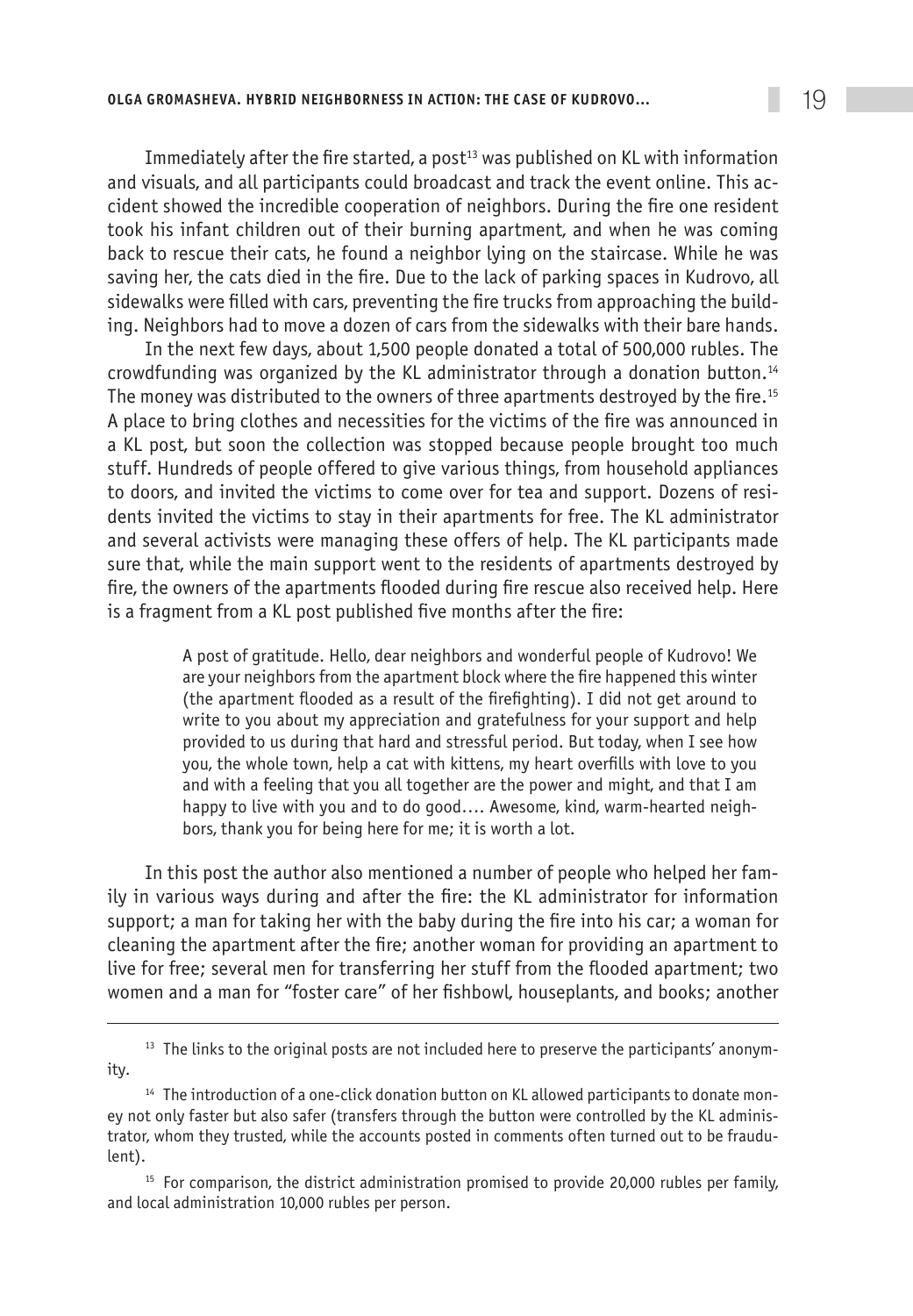man for paying her transport costs to do the paperwork; yet another man for replacing doors and curtain track free of charge; and many other people for providing essentials, baby toys, financial help, and emotional support. This case was a vivid example of both the heroism of the locals and the failure of public services (although first residents moved into Kudrovo's new housing developments in 2011, the first fire safety station was opened only in October 2019, eight months after this fire). The analysis of online discussions demonstrates that in this fire many human and nonhuman actors were involved, some of them helped to fight the fire and support the victims (e.g., firefighters, fire trucks, KL, neighbors), while others obstructed the efforts (height restrictors, narrow passages, improperly parked cars, etc.).

This fire was a highly visible event: just the initial post on KL generated over 81,000 hits and 1,345 comments. Nevertheless, not every fire in Kudrovo "made such a career." In the fire of 2016, a fire truck also arrived 30 minutes after the phone call. By then, the fire was already put out with a fire extinguisher by neighbors and migrant construction workers. The fire started in the middle of the night, and the post about it was published on KL only after the fire was stopped. The online discussion was built not around supporting the victims but around blaming the guilty parties (car owners, authorities, developers) and, most of all, the victims, who were drinking and having a loud party in the apartment where the fire started. Different combinations of actors and conditions in one case (defective electrical wiring, "decent" families as victims, evening, real-time KL post, engagement of the KL administrator, etc.) compared to the other (party, drunk victims, night, post-factum KL post, fire extinguisher, etc.) generated two different types of interaction and support networks.

#### Reassembling the neighborness

In this part of the article I present examples of neighbors' initiatives<sup>16</sup> and classify them according to whether they contribute to increasing security; developing the town (by doing-it-yourself or by forcing the authorities to fix the problems); getting goods and services outside of the mainstream channels; socializing with neighbors; or building local identity.

This article does not intend to cover all Kudrovo initiatives; however, it gives a condensed overview of activities documented by my research. Some initiatives fall into several categories identified above. In some cases, the initiative started purely as DIY but then was transformed by involving the authorities or the other way around. Furthermore, the informants were usually engaged in initiatives of several different types. This classification does not mean that the activity's aim (for example, to construct local identity) was the main and only purpose of all participants, and it is used here mainly to present the vast and complex data in a more digestible way. Moreover,

<sup>16</sup> See also the art-science exhibition *If Your Iron Has Broken*... (Saint Petersburg, Russia, April 19–May 14, 2019), [https://privetsosed.org/exhibit-broken-iron.](https://privetsosed.org/exhibit-broken-iron)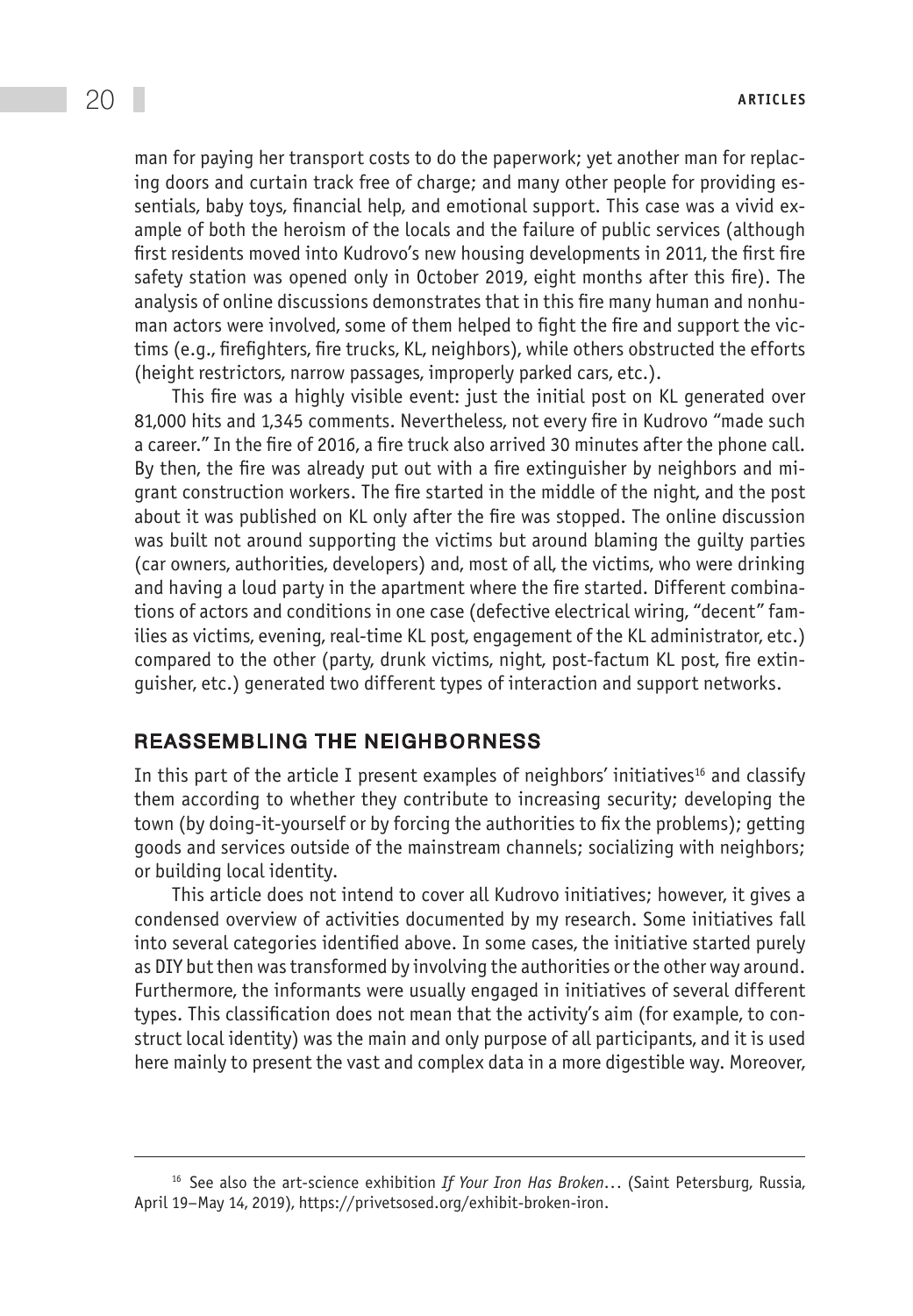neighbors' goals and visions of the town's development and their practices of care for the territory are sometimes in conflict.<sup>17</sup>

# Safety net

New buildings with many uninhabited apartments are often objects of burglary. One example of hybrid neighborness in action is how participants protect themselves from unwelcome events like burglaries. Neighbors warn each other about strangers ringing the doorbells, as well as about changes in the material environment of the communal space. According to KL posts, burglars often apartment doors to inform their accomplices about accessibility of the apartment. Therefore, residents wipe off these signs from the doors and remove advertising flyers from their neighbors' doorknobs, because accumulated leaflets indicate that an apartment is unattended and, therefore, is an easy target for burglars.

Even though these actions mainly happen offline, most residents learn online about these risks and strategies to manage them. Both their awareness and practices of care are shaped by what they read online. KL makes them learn new words, such as *zakladka* (a stash of drugs), and develop similar outlooks: for example, suspect any expanded floor molding or displaced suspended ceiling in common areas to be a hiding place for drugs.

Carpooling is another example of safety-focused initiatives. After a bomb was set off in the Saint Petersburg metro by a terrorist on April 3, 2017, many people were scared to use public transportation. On KL dozens of people offered rides to their neighbors, and the KL administrator created a topic thread "Fellow Passengers" for drivers and passengers to find each other, which is still in demand.

This fragment from a KL post demonstrates how hybrid neighborness worked for one resident's safety:

> I want to thank my neighbors and especially Ivan<sup>18</sup> for saving me from a drug user who was breaking into my apartment at two o'clock in the morning. His [Ivan's] creation—safety chat in WhatsApp—works! I woke up at 2 a.m. when somebody tried to open my apartment door with his keys. Then he started to break the door. I immediately posted in our WhatsApp chat. In a few minutes, I heard that Ivan was talking to someone in our common corridor. I opened the door and was shocked: the floor was covered in blood, [and] Ivan was talking to a young guy with glassy eyes. Ivan took him away. Then from the chat I learned that this drug user was renting an apartment in our building; his apartment was located exactly as mine but three floors below. Probably he got to the wrong floor and tried to go home.… It turned out that the drug user broke the glass door of a common balcony—that is why there was blood on all floors. The neighbors called the police and ambulance. They arrived at 6 a.m. and took this unruly neighbor…. If you don't have a [WhatsApp] chat [among people living in] your *pod'ezd* [part of the building], create it! The police arrived only in four hours. I

 $17$  For analysis of such discrepancies in the identification of common resources and ways of their management, see Chernysheva 2020.

<sup>&</sup>lt;sup>18</sup> The name was changed.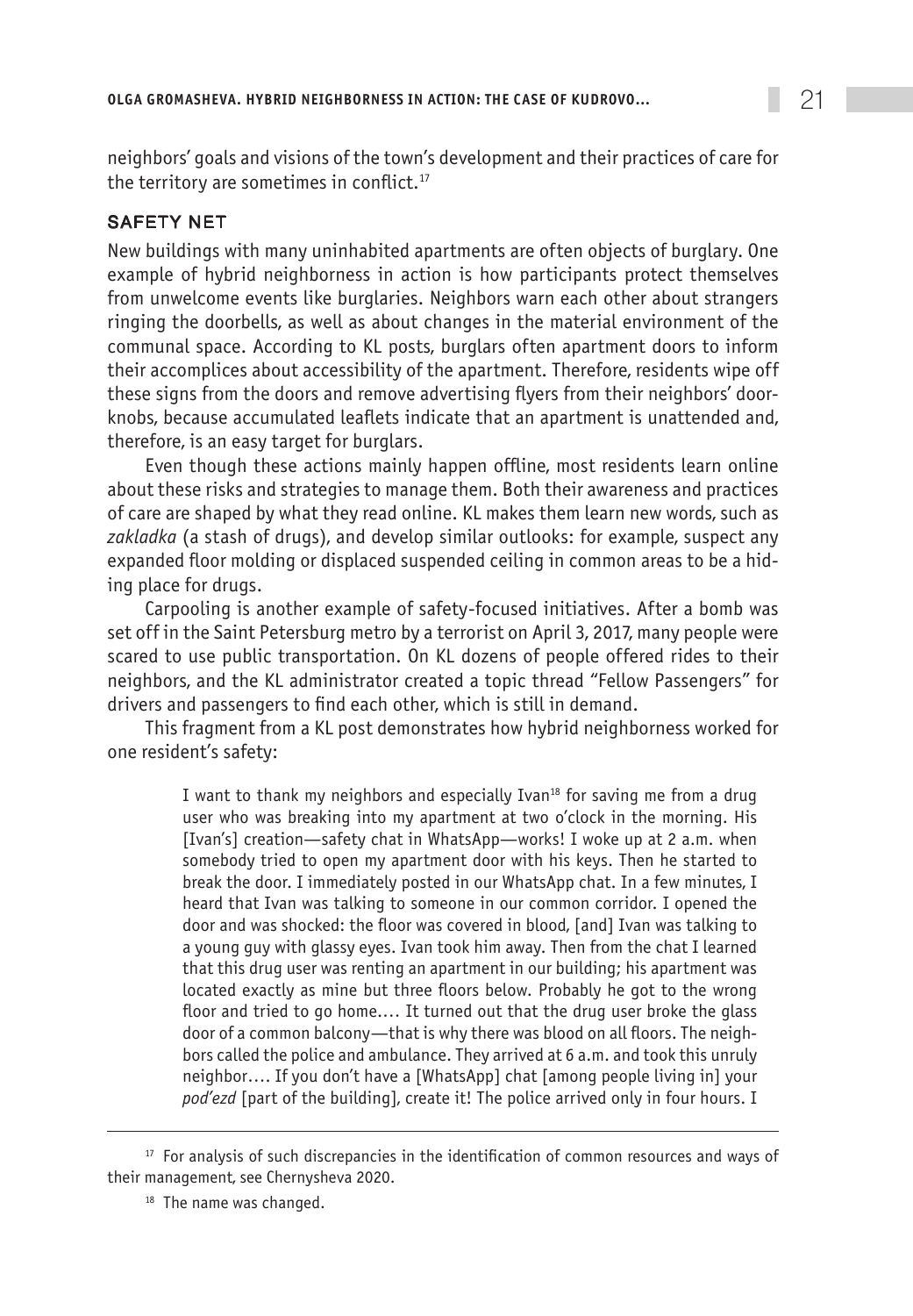don't know how I would have survived this horrible night if it was not for our chat and wonderful neighbors who are ready to come to the rescue at any moment!

Informant INT03<sup>19</sup> told another story: the car of a driver who hit a woman in Kudrovo was identified and located thanks to photos posted on KL. "It was not the police who found it," the informant emphasized. In these cases, Kudrovo social media worked as online police when official law enforcement bodies were idle. Hybrid neighborness also functions as a reputation network that may prevent crime:

> In Kudrovo, I think, we have such a consolidated community [*obshestvennost'*], at least on the internet, much more than in other districts … that feels responsible for what is happening here. I think that people here are more afraid to commit an offense. At least, those who live here permanently and know how things work here…. I thought that here in Kudrovo you could also very easily destroy your reputation. Because if you do anything bad, most likely people will learn about it. (INT03)

#### DIY neighborness

Kudrovo faces the problems typical of most new districts where apartment blocks were built faster than transport and social infrastructure. Popular KL hashtags (#townwithoutpolice, #townwithoutroads, #townwithouthospital, #townwithoutpublicspaces, #townwithmanyzeros) attest to this.20 Multiple initiatives in Kudrovo were aimed at making the area more comfortable: cleaning up lawns, planting flowers, digging out the poisonous Sosnowsky's hogweed.

> I regularly wash our [building's] lobby with a hose to get rid of dog piss, smokers' spit, and spilled beer. And the entrance to our building looks SO MUCH better than the neighboring buildings that do not have such a fool like me. If the managing company does not do it, it is not a reason to live in a pigsty. (comment on a KL post)

Kudrovo residents use KL to invite their neighbors to join ecological activities, such as plogging, for example, which combines jogging and picking up the garbage. Informants INT06 and INT10 reported that a VK page was created for another initia-

 $19$  See the list of interviewees in the end of the article for more details about each of them.

 $20$  According to the law, social infrastructure should be developed only for the number of residents registered in Kudrovo. However, many residents keep their previous registration (*propiska*) in Saint Petersburg: in their opinion, Saint Petersburg is closer to Kudrovo than the administrative center (Vsevolozhsk), and the quality of social, medical, and other services in Saint Petersburg is better than in Vsevolozhsk. While some public services lag behind the requirements even for the level of the registered population, the number of people actually living in Kudrovo is two–three times higher than the number of officially registered residents. Another frequent problem in Kudrovo is the transfer of responsibilities for services: for example, a developer terminates the maintenance of streetlights, but the local administration does not take over.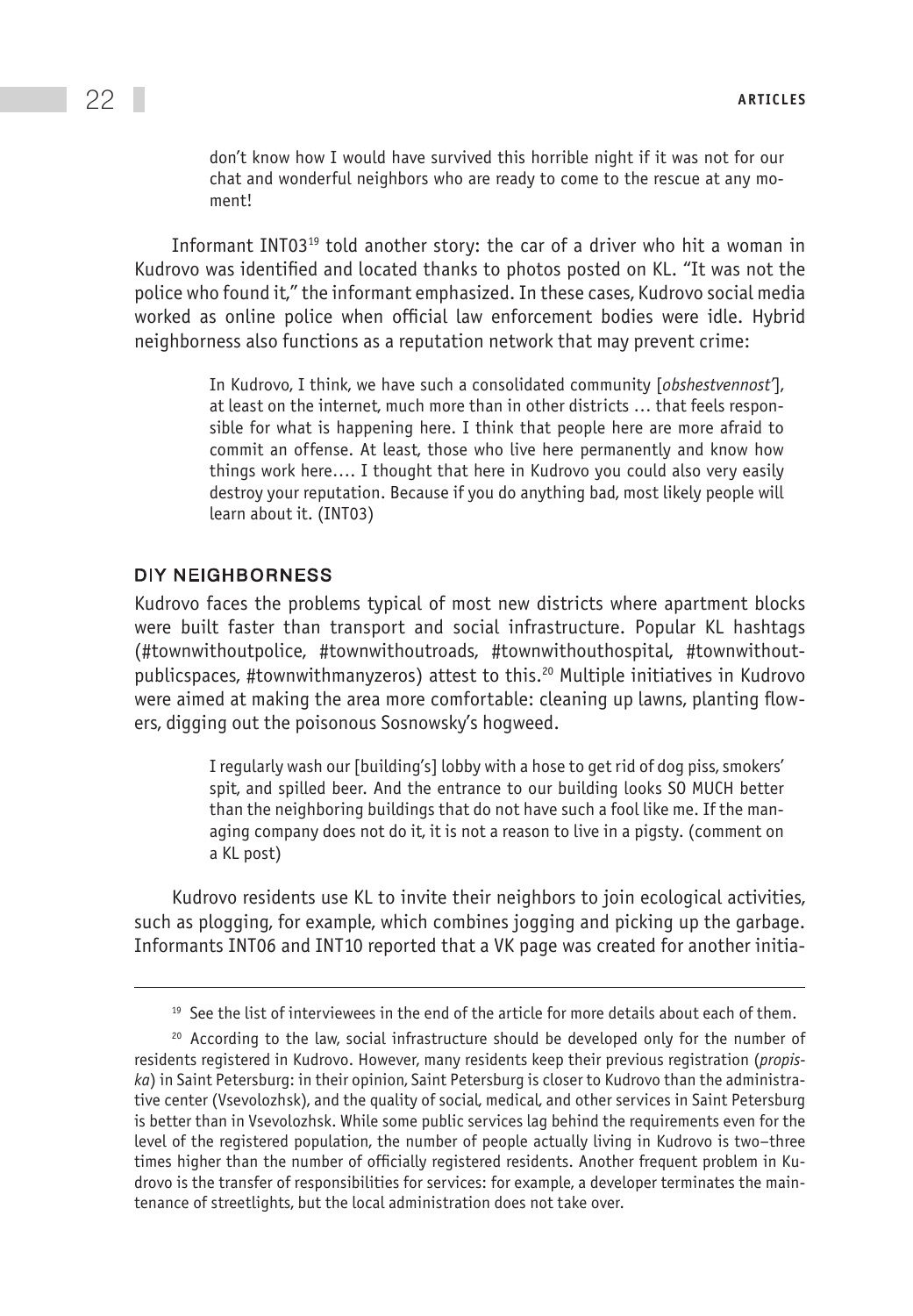tive that combines carpooling, recycling, and planting: activists collect plastic bottles and paper from residents and exchange them for seedlings that they plant together in Kudrovo.

The KL participants have initiated numerous charity events: visited residents of a retirement home, donated blood, brought presents to a local orphanage for children with special needs, made pancakes for homeless people.<sup>21</sup> After a post on KL about too modest presents that the local administration prepared for the World War II veterans, participants suggested a fundraiser. It was organized by the KL administrator, and 40 veterans received presents from Kudrovo residents to celebrate the anniversary of the end of the Siege of Leningrad. Many KL posts are devoted to stray pets: Kudrovo residents have arranged temporary stays for them, organized fundraisers for surgery and photo sessions to help them find new homes, as well as delivered food, toys, and supplies to animal shelters.

When public agencies and managing companies fail to provide proper services in a timely fashion, Kudrovo activists take matters into their own hands. For example, dissatisfied with the quality of road repair by the municipal services (the supposedly fixed potholes reappeared in a few days), activists of Kudrovo and the neighboring Nevskii district organized an online fundraiser, found the required equipment, and repaired these potholes overnight without authorities' permission.

Many initiatives are one-time events, but when their leaders are ready to regularly invest time, initiatives can be shaped into informal networks with online channels. For example, the Foundation for Neighborhood Development (Fond sosedskogo blagoustroistva, FSB) was launched in 2019; it has a VK page and a Telegram channel. Over two years, through crowdfunding the activists collected over 370,000 rubles that were spent on planting trees, removing advertising stickers from street poles, and painting over advertising for brothels on sidewalks. On the FSB page on VK not only announcements and photos are published but also financial reports, which document how donations are spent on mulch, tools, paint, and so on. Upon provision of receipts, FSB can compensate Kudrovo residents for their expenses on cleanups, greening, and beautification of the territory. FSB also aims for systematic solutions: it pressures local businesses not to put advertising stickers on street poles and searches for a chemical solution that prevents leaflets from sticking the poles, as well as recruits volunteers for regular upkeep of planted trees. Therefore, the VK page allows FSB not only to crowdfund the money but also to crowdsource ideas, conduct polls, and find allies.

#### Bottom-up pressure on the authorities

The previous section may give the impression that public authorities in Kudrovo are replaced by neighbors' networks. Sometimes, indeed, residents take snow shovels in their hands to clean the streets. However, most of their efforts are aimed at making the system work. For example, a KL post collected over 100 complaints from residents injured on ice-covered pavements, including a woman who suffered an open fracture

<sup>&</sup>lt;sup>21</sup> Some initiatives originated in Kudrovo, while on others the residents collaborated with NGOs from Saint Petersburg.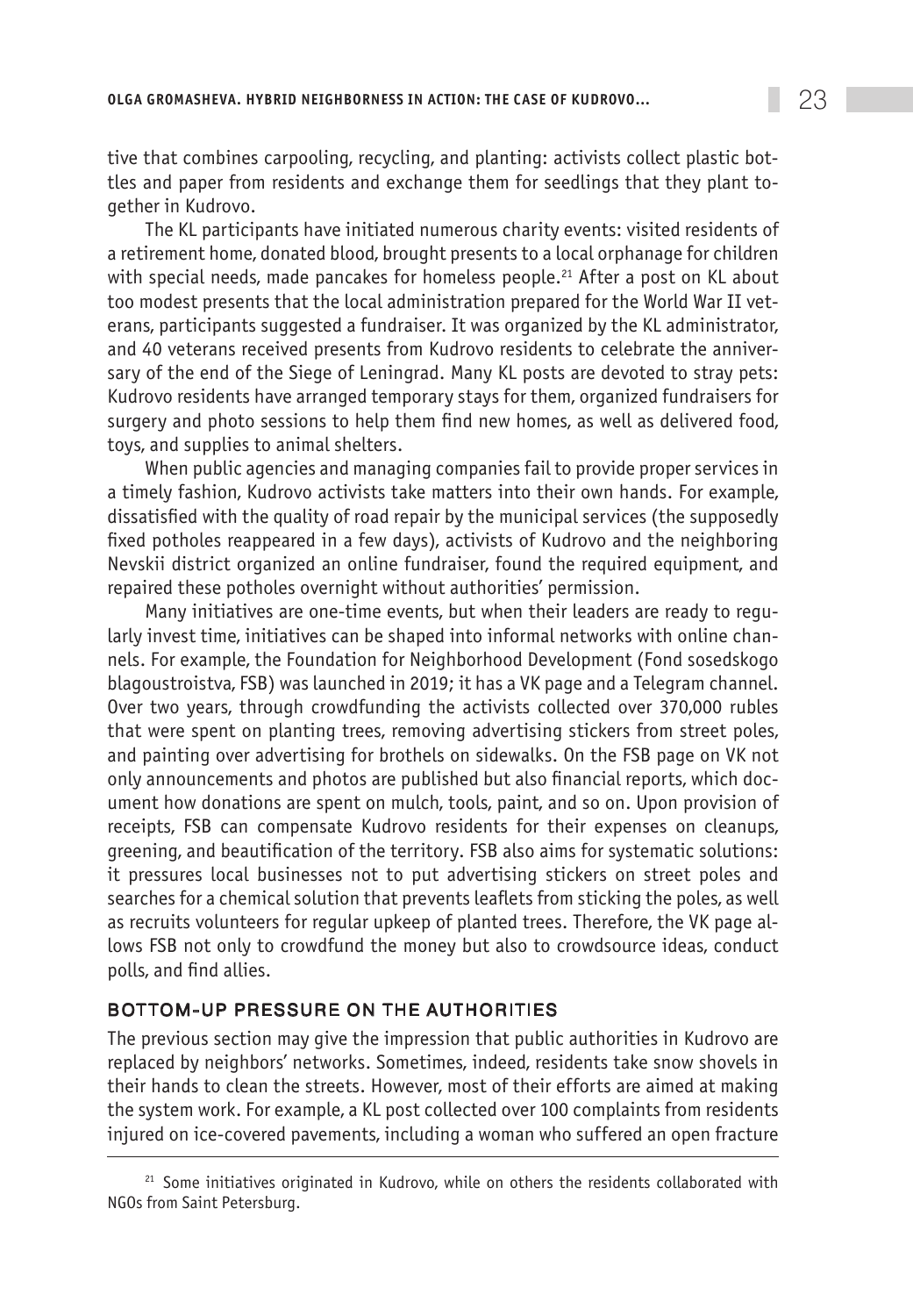when she had fallen on ice and had to wait for medical assistance for over an hour (as you already know, Kudrovo is a #townwithoutambulance). Activists used this data to put pressure on the authorities.<sup>22</sup> One of the complications is that many roads and sidewalks in Kudrovo are in private ownership. In January 2019 a Kudrovo resident posted on the Instagram account of the LO Governor Aleksandr Drozdenko about people who were injured because of poor cleaning of the streets and proposed several solutions, in particular, legislative amendments to the LO Administrative Code to introduce hefty fines for owners who do not clean their roads in a timely manner. The governor immediately replied that additional snow-clearing vehicles would be sent to Kudrovo. Later this activist announced on KL that her proposed amendments were introduced and passed, the law was signed by the governor in March 2019, and, as the LO government website stated, the substantial size of the newly established fines was due to the high social significance of this problem.

Kudrovo residents regularly collect signatures on petitions and participate in public hearings. They post templates of letters that can be sent electronically to the procurator's office in a minute and help their neighbors to fill out the complaint forms. In December 2018 they organized an officially authorized picket demanding that local authorities and developers stop new construction in the town and build infrastructure instead.<sup>23</sup>

They also use such creative methods as flash mobs to draw attention to the problems or photo walks to map the undermaintained areas. Social satire is another way to address the problems: KL is replete with poems about local pressing issues, GIFs, and caricatures of officials created by residents. One KL participant has posted a humorous appeal to help public utilities in clearing the snow and a photo report of his own solution to the problem: whenever he takes out the garbage bin, he fills the empty bin with snow and melts it in his shower. The commentators called his method "the ice bucket challenge Kudrovo style."

In February 2019, in the local park the residents built snowmen who represented Kudrovo's hottest issues (*snegoviki-problemoviki*); among them were artworks titled *We Need Roads!*, *Snow Policeman*, *Kudrovo Awaiter* (*Kudrovskii zhdun*), and *Duped Kudrovo Resident* (*Okolpachennyi kudrovchanin*). The KL participants voted for best artworks, and the creators of three top-ranked pieces received prizes provided by the KL administrator.

DIY initiatives and efforts to influence the authorities are conducted in varied ways: by individuals, small groups, or temporary alliances of different groups. The largest and most famous coalition is the informal Movement of Kudrovo Activists (Dvizhenie aktivistov Kudrovo, DA), which was launched in January 2017. Their VK page has over 8,000 subscribers; they also use Instagram, Facebook, and Yandex.Zen. The reports on letters sent by DA activists to officials are published on Google Docs

<sup>22</sup> "Polomannoe Kudrovo: Gololed otpravil zhitelei k vracham i v prokuraturu," Moika 78, January 30, 2019, [https://moika78.ru/news/2019-01-30/184230-polomannoe-kudrovo-gololed](https://moika78.ru/news/2019-01-30/184230-polomannoe-kudrovo-gololed-otpravil-zhitelej-k-vracham-i-prokuraturu/) [-otpravil-zhitelej-k-vracham-i-prokuraturu/](https://moika78.ru/news/2019-01-30/184230-polomannoe-kudrovo-gololed-otpravil-zhitelej-k-vracham-i-prokuraturu/).

<sup>&</sup>lt;sup>23</sup> "Piket v Kudrovo za infrastrukturu. Park Okkervil' 2018," Kudrovo 24, uploaded December 24, 2018, video, 4:51,<https://youtu.be/04V7OM7myzY>.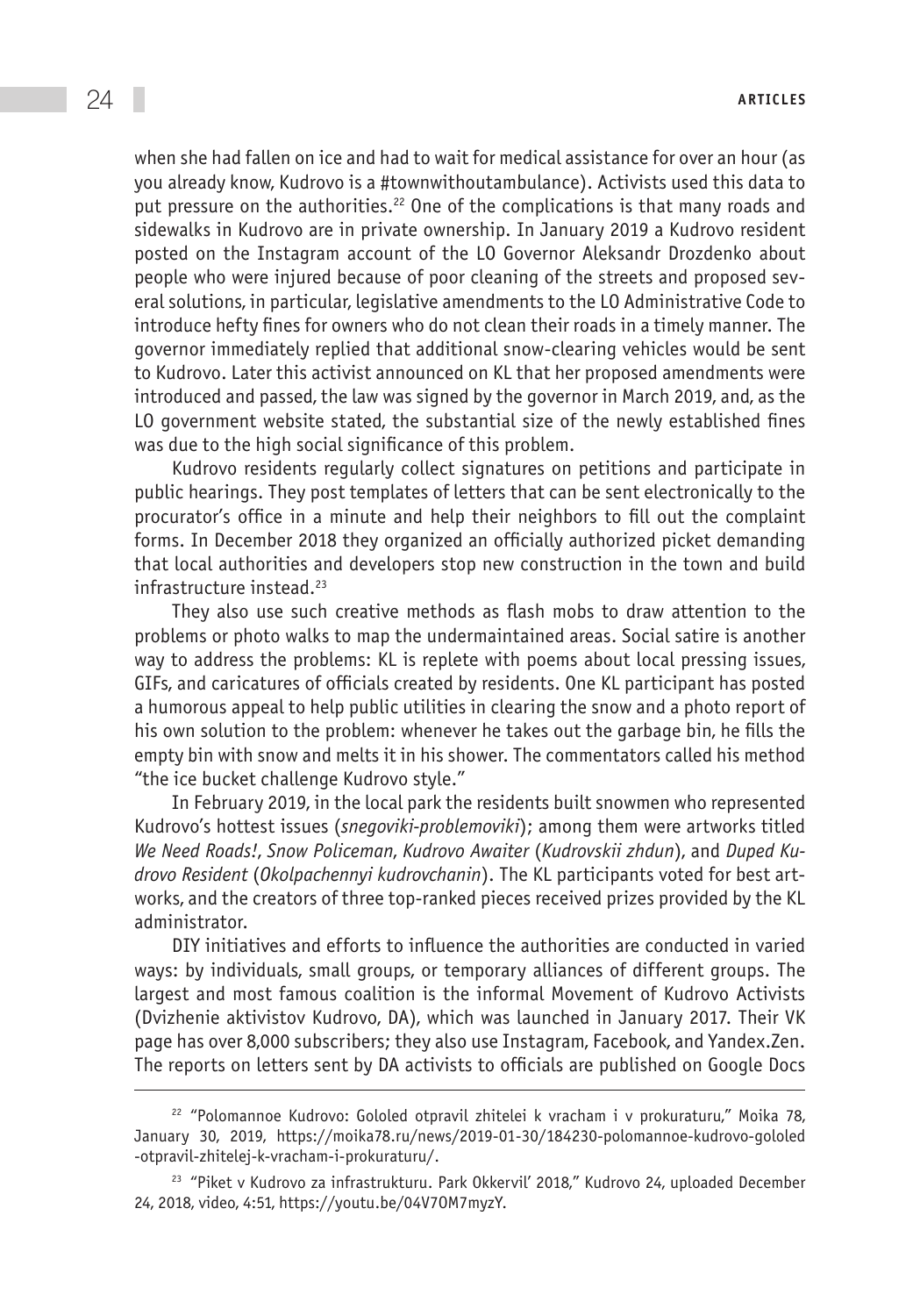with reference numbers, decisions taken, and texts of letters (in 2017 alone around 100 letters were sent to the authorities). DA activists work on most of the hot topics including lack of health care, fire safety, kindergartens, public transport, and bicycle infrastructure. DA launched or pushed forward the following initiatives:

- new bus routes with low-floor vehicles for people with limited mobility; road repairs; traffic signs, crosswalks, and public transport stops;
- construction of footbridge, new sidewalks, and ramps for baby strollers;
- removal of illegal retail pavilions;
- establishment of voluntary people's patrol and a local police office;
- removal of construction waste, introduction of wheel-washing facilities at construction sites' exits;
- installation of new benches, garbage bins, and street lighting;
- planting of hundreds of trees and bushes.

DA activists participate in the LO Town-Planning Council where they propose amendments to the local development master plan. They have joined the Supervisory Council for New Developments created by the LO governor. Together with landscape architects, Kudrovo residents, and officials, DA activists have prepared the concept and designs for a park development, a project that won the regional competition Constructing Comfortable Urban Environment and received 13 million rubles from the federal, LO, and local budgets.

The DA leader rejected several positions with the LO public agencies but accepted a job at a municipal institution because she wanted to put her efforts specifically into Kudrovo's development. In September 2019 she ran in the municipal elections but lost. DA and its leader have received both enormous support and sharp criticism (especially for building constructive dialog with authorities instead of having an open confrontation with them). In opposition to DA, an alternative network, the Team of Residents, was established before the 2019 election. It also aims to develop the town, as well as defend the residents' interests in courts. In the opinion of KL participants, it was not only falsifications during the elections but also conflicts between the Team of Residents and DA that prevented activists of both coalitions from being elected local deputies.

It is not unusual that such urban initiatives lead to wider political activism (Zhelnina and Tykanova 2019); however, the majority of initiatives documented in my study were primarily oriented towards very local and practical purposes, tried to avoid manifestations of political positions, and aimed to unify various people around the town-centered issues.

# The alternative economy of Kudrovo

I use the term "alternative economy" to describe the ways to get certain goods or services outside of the mainstream channels. These activities may happen within the "gray economy" (i.e., without paying taxes), as well as to be fully legal but exist in parallel with the formal economy.

Probably most frequently neighbors' interactions occur around sharing—first of all, sharing of material objects. In Kudrovo sharing in multiple meanings of the word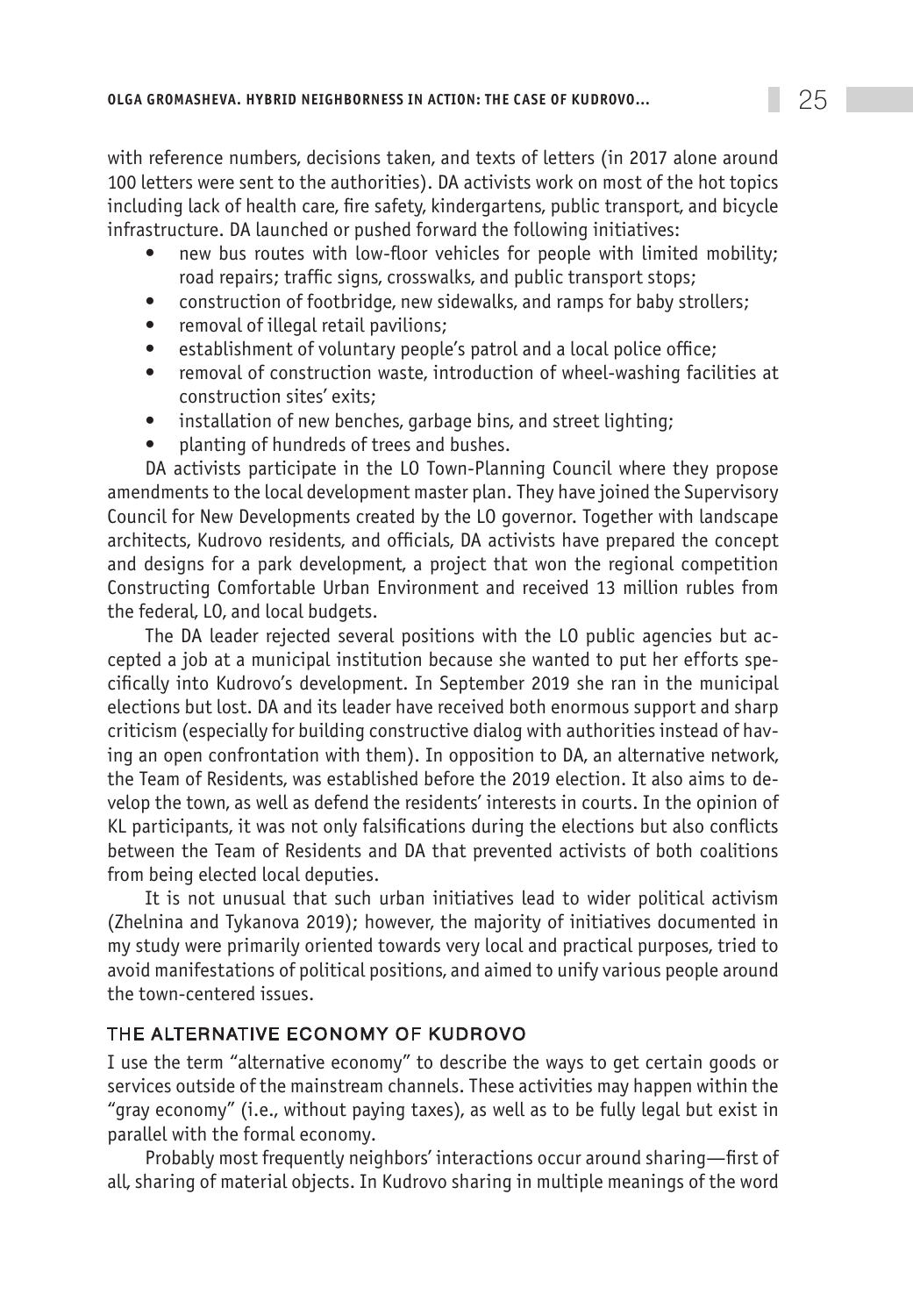is popular. In the first sense, a person gives away something they do not need; therefore, the thing changes the person it lives with—it is transferred. The second type of sharing, lending, is when a thing is given to another person for a certain period of time and is later returned. The third type, shared use, implies that there is no physical transfer or that the giver still can fully or partially use what they are sharing—their car, skills, or equipment.

Although there are many digital platforms for exchanges (Darudar, Avito), sharing in localized SNSs is extremely popular due to geographical proximity and a large number of daily online visitors. Kudrovo residents clear the space in their apartments by giving away clothes, baby stuff, furniture, food, games, car accessories, tools, electronics, coupons, plants, and so on.

In most cases, things borrowed online were safely returned to the givers, but there have been several incidents when it did not happen. A young woman who threw away a borrowed mattress was mocked on KL and became the object of caricatures.

If transferred or loaned, the shared things might be given for free, for money, for collateral, or for the local "currency" called *vkusniashka* (yummy). *Vkusniashka* historically meant sweets, but now includes any food product from apples to chicken fillet. This exchange of things for food is so popular that KL participants have jokingly proposed to build a monument to *vkusniashka* in Kudrovo.

Although many posts on sharing were, and still are, published on KL, the satellite VK page "Kudrovo Market"24 with over 26,000 subscribers was created specifically for this purpose by the same team of administrators. Here I give one example of how this digital platform shapes the neighbors' interactions and how they get around some of its restrictions. According to the page's rules, announcements about things given away for free or for *vkusniashka* can be posted directly on the page's "wall" (in which case they automatically appear in the subscribers' newsfeed), while things offered for money can only be published in photo albums (which prospective buyers need to open intentionally). Aiming to get their posts on the wall, participants publish very detailed descriptions of the foods they are seeking in exchange for whatever they are giving away: rompers for frozen cordon bleu from a certain store, or a new swimsuit for three jars of capelin caviar. Such cases mean that a relative price is more clearly defined and the *vkusniashka* is not, say, a chocolate bar sitting on the kitchen shelf but something that requires intentional shopping. Furthermore, as my informants told me, in personal messages between the exchanging parties *vkusniashka* is often substituted with money. This way the formal rules of publication are respected, but the terms of exchange are changed in private communication.

Most sharing interactions are one-time or short-term occurrences; however, some are ongoing. For example, informant INT09 has organized a bookcrossing shelf for neighbors at a local cafe. Some residents have also arranged collective purchasing of clothes, dishware, and other goods at wholesale prices or regular deliveries of milk products from a farm.

<sup>24</sup> https://vk.com/kudrovomarket.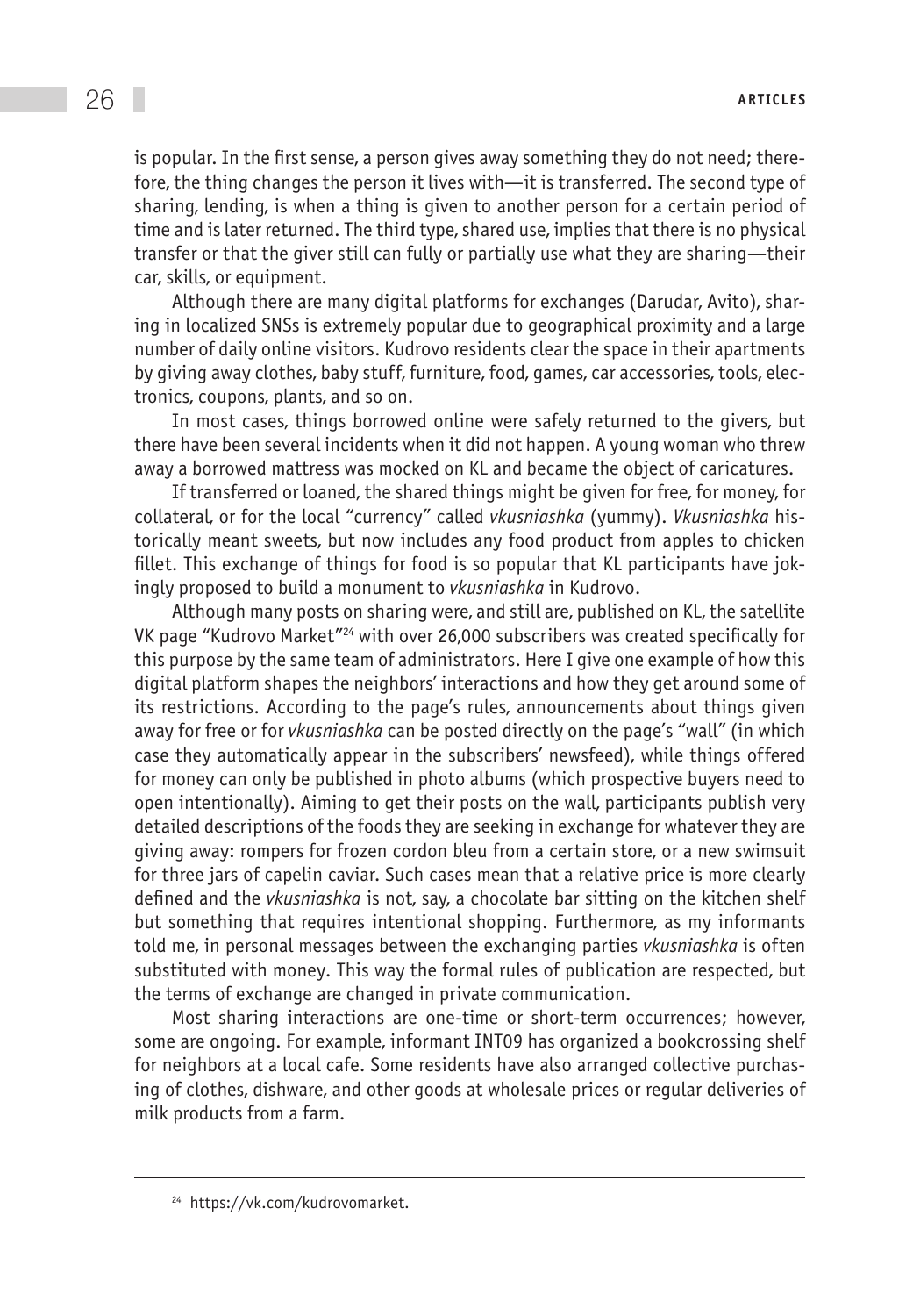The KL page is full of examples of how Kudrovo residents help their neighbors: they pick up medication from the pharmacy, take care of a pet during holiday, and so on. Informant INT04 said that several years ago when there were no schools in Kudrovo, a neighbor had been driving her child to their school in Saint Petersburg for months together with her own children.

The KL administrators created other satellite VK pages: "Kudrovo Service" (manicure, massage, dog grooming), "Kudrovo Realty," "Kudrovo Jobs," "Kudrovo Dating," "Auto Kudrovo," "Zoo Kudrovo," "Kudrovo Gamers," among others. The KL team also uses Facebook, Instagram, Telegram, Twitter, YouTube, and the news portal Kudrovolife.ru. Only posts from individuals are published for free; companies pay for advertising, and advertising spots sell quickly. Therefore, KL and its satellites have become successful income generators for their administrators.

Another sharing initiative was a networking event organized by one of my informants, INT02. It included an exchange of business cards, speed-dating, exercising together, and a concert. Participation was free, and the event was run by volunteers who included a DJ and a quadcopter operator. Guests and volunteers were recruited on KL, where photos of the event were published afterwards. The informant explained that she felt restless because so many professionals live in Kudrovo, but nobody knows "who is who":

> I had this idea to understand who lives here, who is doing what, and can be useful for each other. Because, firstly, it is the easiest way to meet, then it is the easiest way to solve your problems in the search for someone, and it is also the easiest way to make money…. Here, those who wanted to know who their neighbors were, they would just come and meet everyone, and, so to say, everyone would compile their own database…. It was about the concentration of town residents…. I wanted to create an information field…. It allowed me in one day to meet personally, I don't know, 70 people, to learn what they are doing, how they look, get their contacts directly. In three hours…. I myself did not have any particular need to find anyone or anything…. I mostly did it not for myself. For me, it was more like a bonus—to get all these contacts and gain experience in event organization.

Thanks to this networking, she found like-minded neighbors to practice sports with and business partners with whom she later organized a free seminar for local small companies. In this example the main goal of sharing is to share skills, equipment, and so on for the organization of this event, as well as to create a platform for the development of new networks.

#### Leisure time

Analysis of online discussions showed that neighbors play board games, go to the movies, travel, run together, organize beauty workshops, and so on. While many of these gatherings are spontaneous, some initiatives happen regularly. For several months in 2017, a local trainer conducted fitness training with baby strollers for young parents. Informant INT11 organized in WhatsApp a group chat for Kudrovo mothers, in which participants provided support for each other—from giving advice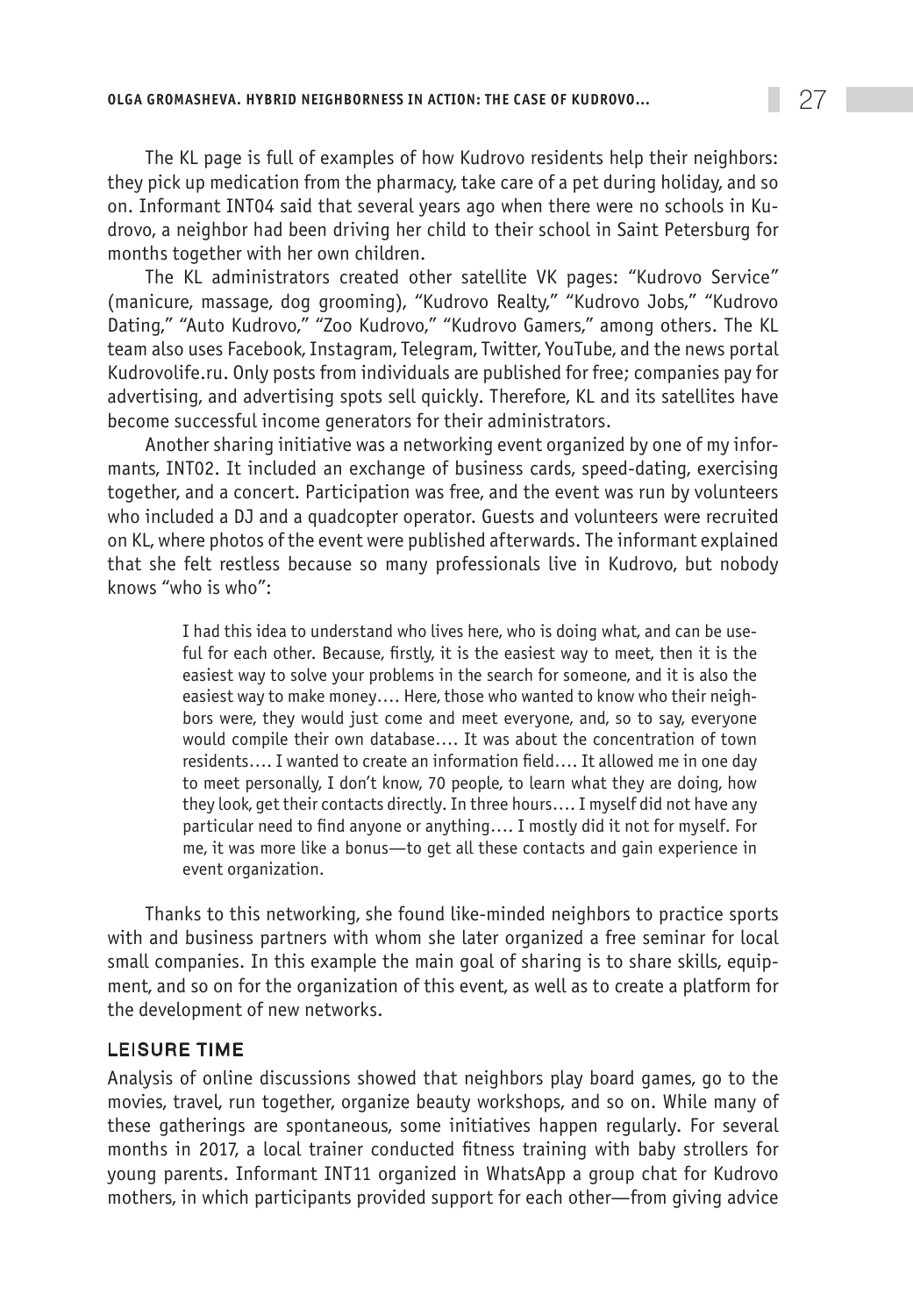to borrowing money—and arranged various events. Missing her meetings with Saint Petersburg friends after she moved to Kudrovo, informant INT05 organized Mafia games: she created a VK page to recruit participants to play in her studio apartment. A professional trainer (INT07), unhappy with poor interactions among children on the playground and noninvolvement of parents, led weekly outdoor learning games, which combined physical training and psychological development. These are only some examples of free activities that residents launched for their neighbors.

Many of these initiatives ended or transformed into commercial projects. For instance, informant INT01 had started by organizing free yoga practices in the parks and later, together with her colleagues, opened a yoga studio in Kudrovo. At the same time, new initiatives appear every year. In 2019 a new mothers club started in Kudrovo. Mothers share their experience with each other, providing free courses and master classes on foreign languages, debates, art, theater, sports, dance, ecology, makeup, cooking, first aid, time management, knitting, and other subjects. Mothers may attend these meetings with their children. The initiative is aimed not only at physical, intellectual, and professional development but also at building a community of local mothers. Other activities organized by Kudrovo neighbors include book clubs, barbecues, and free dances. Some residents create collective holiday celebrations by, for example, putting New Year trees in common areas of their buildings.

These initiatives have their own VK pages and chats or at least some online presence. To be published on KL, a post needs the approval of the administrator that is not always easy to get. Several informants told me that, even though they wanted to publicize free events, the administrator asked them to pay for their postings. In such cases, many opted to create their own VK pages. Others launched their own channels for other purposes: to consolidate all information in one place and have better control over it. Informant INT09 was unhappy about the abundance of negative information on KL, where participants complained about all kinds of problems and argued with each other, so he started his VK page to report on cultural events.

However, the majority of KL posts are not to publicize activities organized by Kudrovo residents. Participants ask their neighbors for advice—legal, medical, culinary, marital. They exchange information about where to take shoes for repair or order the best pizza. They share their emotions, from disappointment by the postponement of the opening of Kudrovo metro station to their fascination with the beauty of local sunsets. They complain about a neighbor who flicked cigarettes from the balcony, and they express gratitude to another neighbor who gave money when they lost their credit card. KL is also a platform that helps residents to formulate rules of living together: coexistence both offline (whether it is ok to engage in noisy activities like drilling during children's nap time) and online (whether the publication of anonymous posts should be prohibited). Polls, a built-in VK instrument, are often used to collect opinions on various matters.

All VK pages have restrictions of a maximum of 50 posts per day. As KL participants usually submit more posts for publication every day, several ways are used to bypass this limitation. One is to put several announcements on a similar topic (e.g., lost and found) in one post. As the neighbors' insatiable desire to communicate often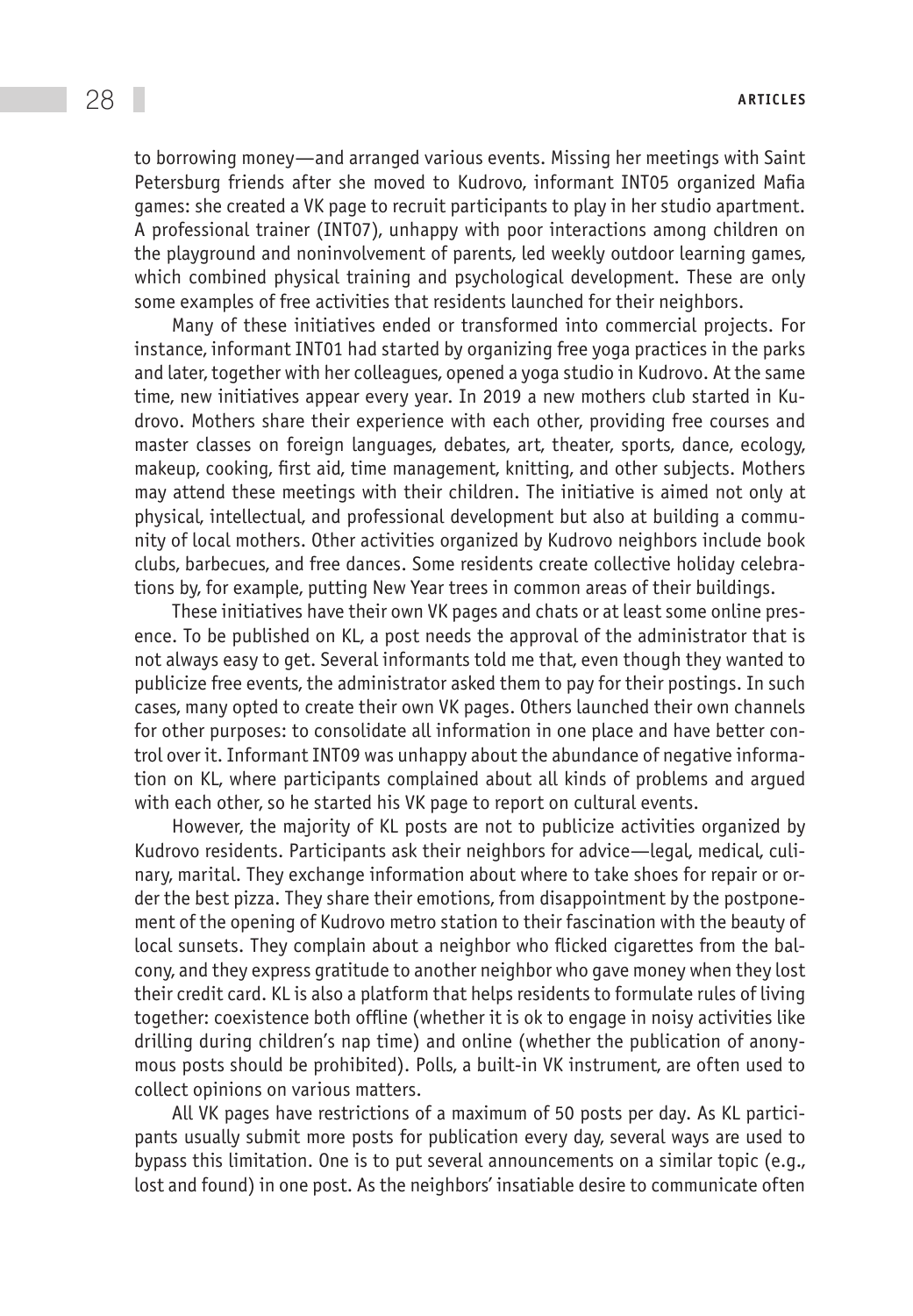leads to off-topic comments, the KL administrator found another interesting solution: posts titled "Morning Chat" and "Night Chat" are published every morning and evening, respectively. In these posts, conversations are not shaped by any particular topic, and the comments are visible to everyone; they are a kind of online sidewalk, a place where neighbors joke, quarrel, ask for advice, or wish each other a good day.

## Local identity

In 2016 the private internet radio station Gorod Kudrovo (Kudrovo Town) announced on its VK page a competition for lyrics to the folk hymn of Kudrovo. Residents submitted their verses, and the town's unofficial hymn was composed of several of them and recorded by professional musicians. Besides the participatory composition of this song, the verses themselves attest to neighborliness:

> Here they will always help you They will give you advice and a ride to the metro station And they will tell you what and where to buy How cool living in Kudrovo is!

KL participants have also composed the "March of Kudrovo," couplets, and a rap song with the refrain "Kudrovo is my town, I'm glad that I live here." Many posts contain poems, and several participants have come to be recognized on KL as local poets. Some of these verses are enthusiastic, focused on the hospitality of people and particular landmarks of the town, while others are satirical, to attract attention to long-standing problems and ridicule local authorities.

Both cooperativeness and infrastructural failures are significant for local identity; for example, traffic jams are not only a nuisance for the residents but also a driver of collective actions by activists and an inspiration for creative locals to produce jokes and artworks. Traffic jams, Sosnowsky's hogweed, *vkusniashka*, and *cheloveinik* ("human anthill," an area with high-rises) are common symbols for many new developments, so participants keep searching for what is distinct about Kudrovo. Some local symbols are well-known to KL participants but cannot be easily read by outsiders: a *hypnodom* (a building with hypnotic facade design), a private toll road leading out of Kudrovo to the highway, a traffic control barrier with height restriction where trucks regularly get stuck, or a purple *morozhenka* (the diminutive for "ice cream"). The last "attraction" is an ice cream cone, of strange color and with a face, painted on the local ice cream stand. KL participants criticized the stand for the illfavored design and unauthorized trade. The local activists suggested that residents complain to the authorities, and eventually the ice cream stand was uninstalled. The purple *morozhenka*, came to symbolize several key issues of local identity: the activism of residents and their frustration with authorities, fight against illegal business, and the residents' wish to have a well-designed and esthetically homogeneous environment. This purple ice cream became an object of jokes and caricatures and appeared on KL in several versions of the town's potential coat of arms and as a handmade brooch.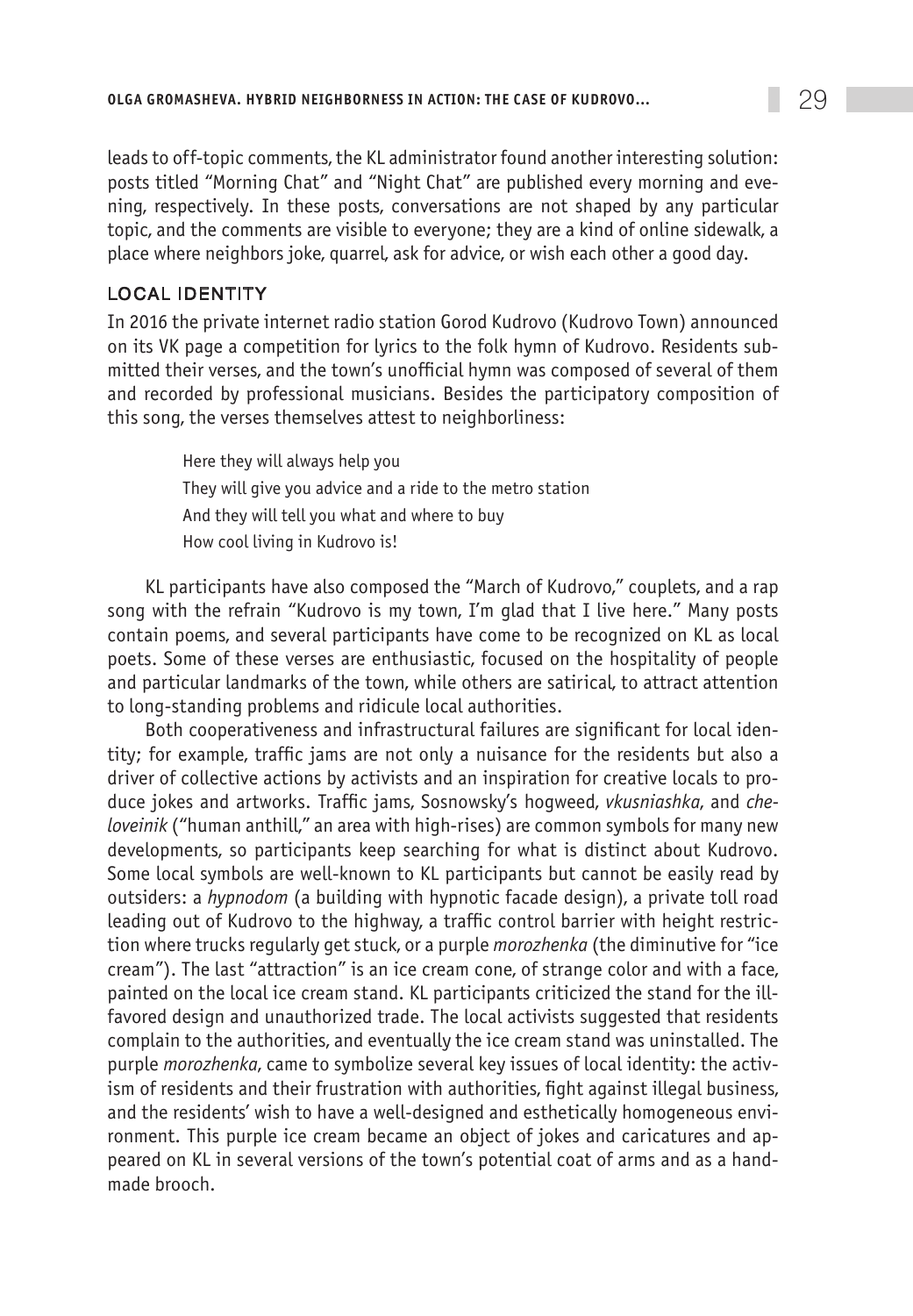Another example of identity construction is a humorous KL post that suggested compiling a dictionary of the "local language." The comments generated many terms that referenced sharing practices, soundscapes of neighborness, infrastructural weaknesses, and neologisms formed from activists' and officials' surnames.

A Kudrovo artist creates comic pictures that are published in the KL photo album "Kudrovo Is...." The drawings express criticism towards developers and officials, as well as self-irony about the ingenuity of Kudrovo residents, their shyness to speak offline and overuse of online communication, amusing collisions and conflicting habits of neighbors (e.g., having sex in apartments with acoustically transparent walls). The artist is inspired by the most outrageous incidents, touching initiatives, bizarre online posts, and, therefore, her art is the "annals" of Kudrovo neighborness and an ever-growing directory of local heroes and antiheroes.

The local identity of Kudrovo residents is shaped in multiple ways. Sometimes it is defined in the opposition to Nevskii district of Saint Petersburg, to other parts of Vsevolozhskii district of LO, other new developments bordering the city, and so on. In other discussions, it is created around a few local landmarks (e.g., Gustav Klimt's artworks painted on Kudrovo facades; see Figure 1).



Figure 1. Vienna housing complex in South Kudrovo<sup>25</sup>

According to a KL poll, to which 1,127 participants responded, for 39 percent of them the exterior design of apartment buildings played a role in the decision to move to Kudrovo, 34 percent were indifferent to the designs, and 27 percent were undecided. For some, the decision to move to Kudrovo was shaped by the price and location of the housing, as well as closeness to the IKEA/Mega shopping mall. Other

<sup>&</sup>lt;sup>25</sup> All photos are by author.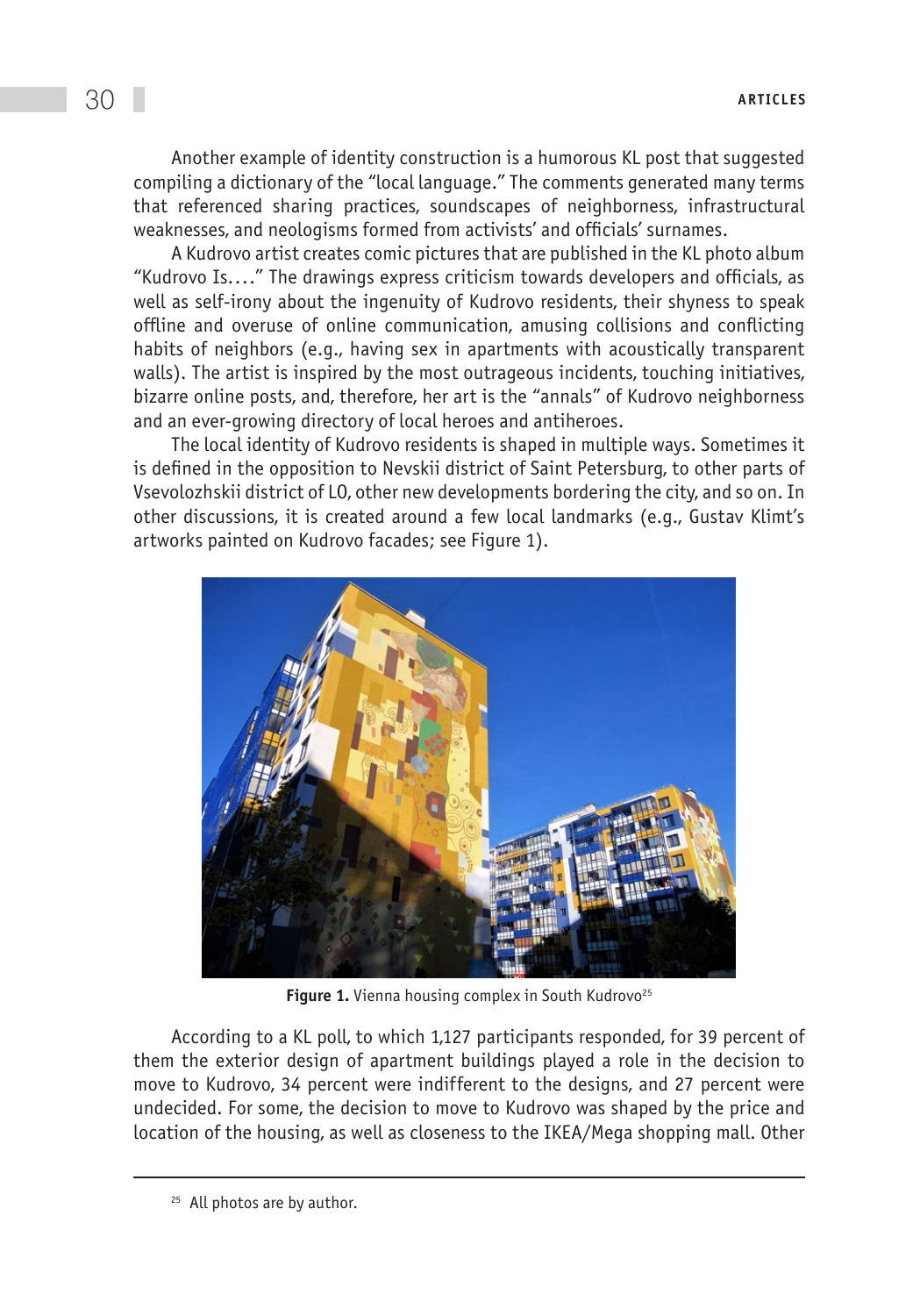participants said that they had been depressed after visiting the monotonic highrises of Parnas and Murino but fell in love with Kudrovo, whose colorful buildings put a smile on their faces. The KL newsfeed is full of photos and videos with views of Kudrovo from all sides and heights, in different seasons and times of day, and with comments lost in admiration.

No data on migration to and from Kudrovo is available; however, the movement in both directions is visible: some residents leave Kudrovo being exhausted by traffic jams and disorder, while others move to Kudrovo being attracted by close-knit groups of activists and vibrant social media. But even those who have relocated far away from Kudrovo often stay in contact and continue to participate in the exchange economy with their former neighbors.

A satirical KL post sought to formulate the distinctive qualities and draw a portrait of an average Kudrovo resident. According to the post's author, Kudrovo inhabitants walk from Vienna to London daily (see Figures 1 and 2) but can hardly make it to Saint Petersburg. They save animals but cannot stand dog poop on sidewalks or unmuzzled pets. They hate their managing company but contact it with any minor mishap. They take revenge on neighbors' automobiles blocking the exit but park their own cars even worse. Whether such definition shows conflicting values of different groups or double standards within the same person, at first glance it seems difficult to find common features. However, the post's author specified that typical Kudrovo residents are voiceless offline but very loud online, are generous and share everything with their neighbors, deal daily with infrastructural failures, and are multifaceted individuals who develop and grow every day. This post demonstrates the need to create a unity among this diverse crowd and shows that each participant contributes to the construction of the collective identity of Kudrovo residents.



**Figure 2.** London housing complex in South Kudrovo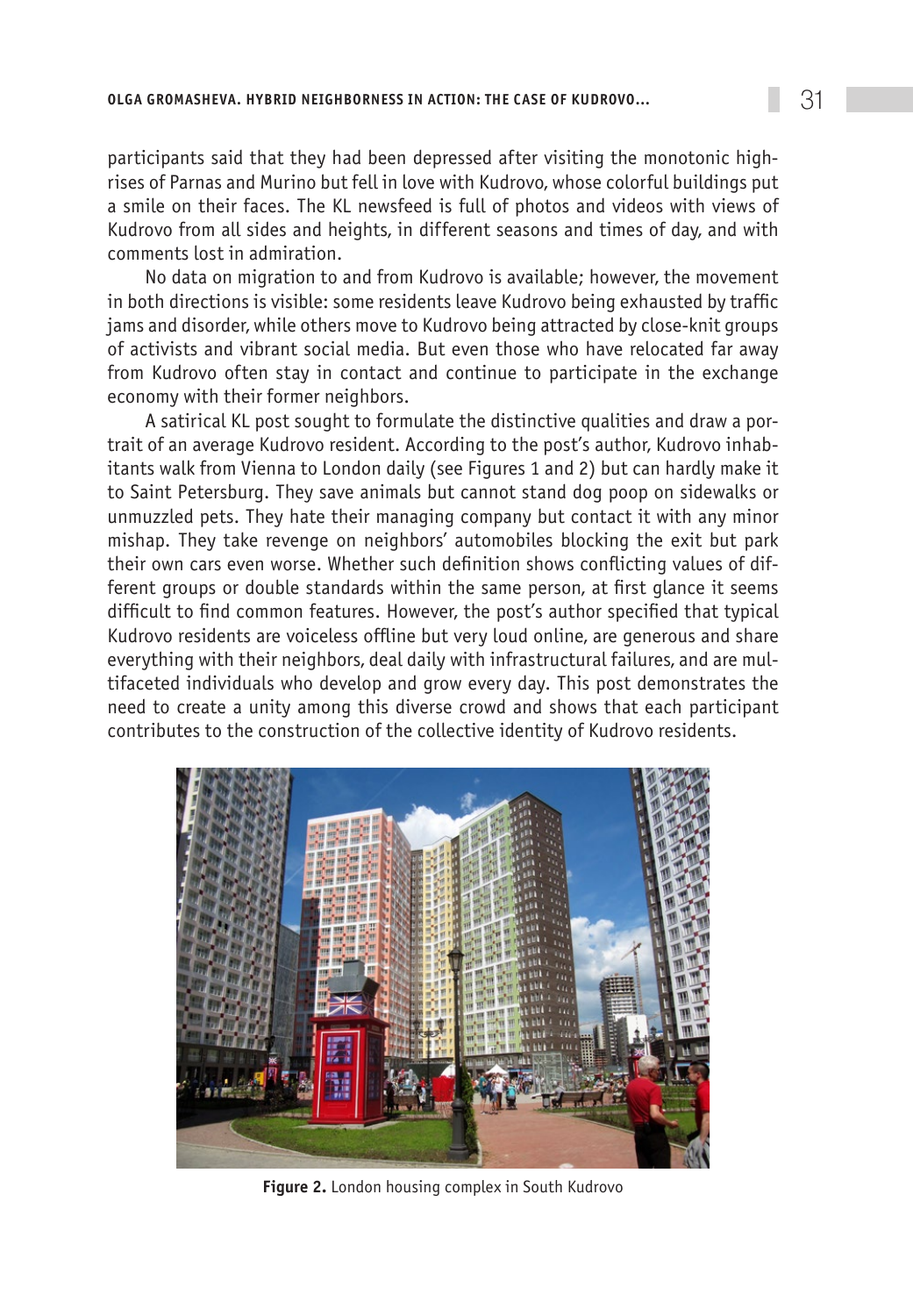As I have discussed above, the town's problems and frustrations of residents are as important for identity production as their strengths and achievements. Multiple comic pictures, hashtags, poems, and jokes turn various tensions and discomforts, such as lack of parking lots or the all-the-colors-of-the-rainbow water from the tap, into local specificities and reformulate the self-ironic qualities of residents (e.g., being a naïve mortgagor who believed in deceitful promises of developers) into a significant part of local identity. Such self-description and reinterpretation of current nuisance into distinctive characteristics of the territory and its inhabitants may also help to overcome the challenges (Brednikova and Zaporozhets 2016). A study of internet forums' discussions on migration to a suburban district near Irkutsk (Grigorichev 2013) demonstrated how new residents reclaimed and customized the territory by the means of facetious naming and constructing new reference points (e.g., adding internet forum participants' addresses and future infrastructure on the mental map of the district), instead of obeying the existing geographical names and landmarks. Although most struggles and everyday practices of Kudrovo residents are similar to those of inhabitants of other new developments in Saint Petersburg and other cities, their identity is rooted in this particular locality rather than is shaped by being a high-rise dweller.



**Figure 3.** View of North Kudrovo from Novyi Okkervil' Park

Another widely discussed topic on KL is the identification of residents within Kudrovo. The Novyi Okkervil' district (Figure 3), or North Kudrovo, and South Kudrovo sometimes compete for resources and their management: where to locate a new post office, which town exits to expand, and so on. These fights that often take place online, sarcastically called "the civil war between the North and the South of the United States of Kudrovo," divide people into the northerners (local "elite") and southerners who, according to the (self-)ironic comments, are poor people living in the crime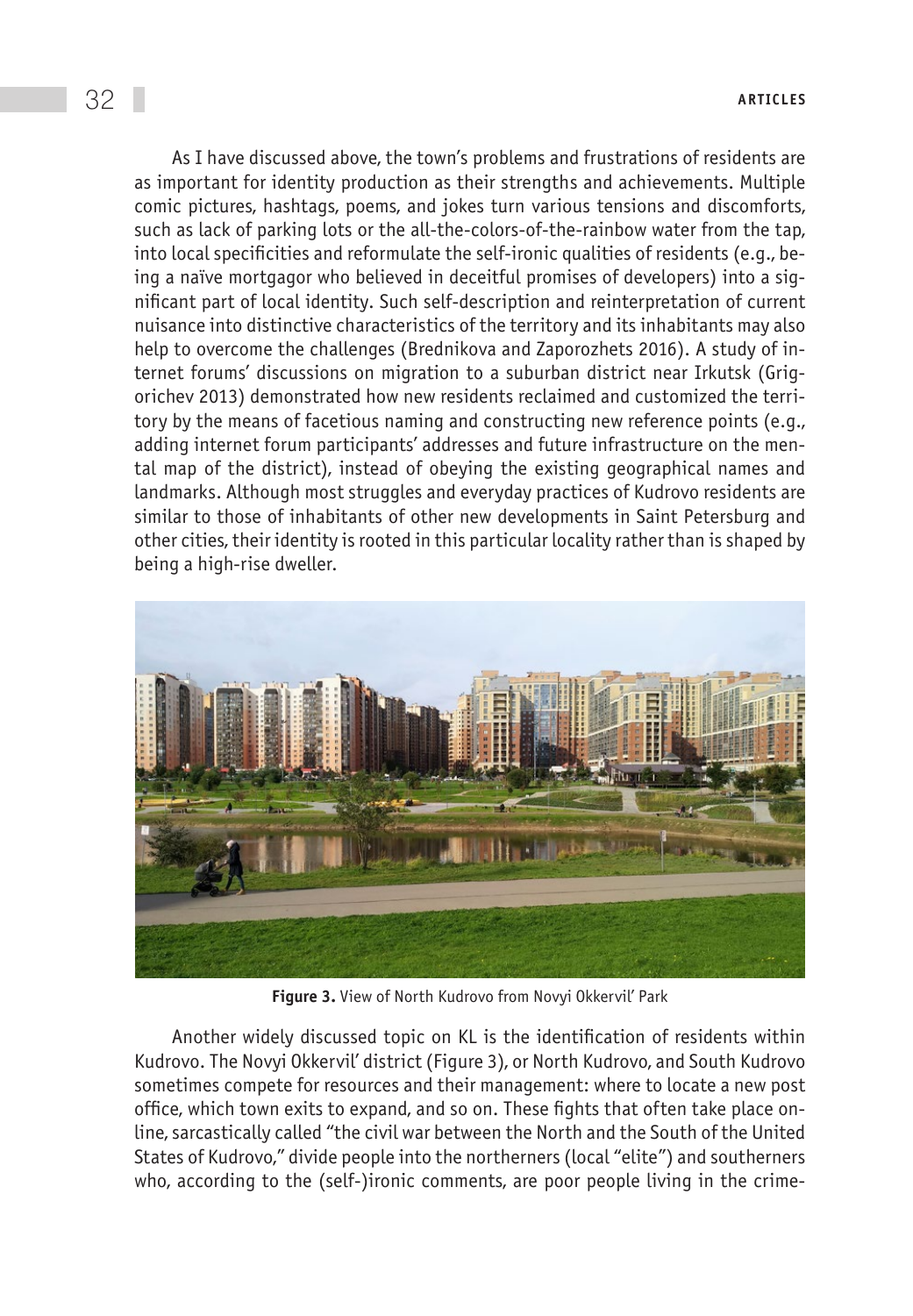prone area. Although minor differences can be detected (e.g., because some buildings in North Kudrovo are gated communities, their inhabitants might have to deal with drugs stashing less frequently), this distinction seems insignificant and imaginary. However, it demonstrates that Kudrovo residents are thirsting to construct various types of local identity, broader and narrower ones, that can be used for neighbors' cooperation or competition among various initiatives depending on the particular circumstances.

# **DISCUSSION**

As was demonstrated above, SNSs are part and parcel of neighborness in Kudrovo. Many initiatives start online with monitoring the interest of neighbors, planning, and recruiting participants. Then the interactions of neighbors migrate to the streets of Kudrovo, but later the offline activities reappear online in photos, posts, and reports. Even those activities that were intended to take place only offline can often be found online as well: for example, a resident's request asking neighbors to decrease the sound of their sexual intercourse originally posted in the building was reposted on KL by another resident.

SNSs are not simply an instrument that helps residents broadcast their offline activity and not just a channel to attract more participants, to ease and speed up neighbors' interactions. Most initiatives mentioned above would not happen if these groups and chats did not exist, and not only because informants would not knock on the neighbors' doors or because reaching thousands of residents would be difficult. Without SNSs this type of relationships with neighbors—these motives, practices, and feeling of belonging, when anyone can appeal to this depersonalized hybrid neighborness for any kind of help and any sort of advice as if it was not a town of strangers but a close circle of trust—would not be born at all.

However, SNSs not only enable these initiatives but also restrict them in many ways. VK groups themselves are hybrids because they are digital platforms managed by humans. The barriers are constantly installed and uninstalled and transformed by various actors—VK managers, administrators of VK pages, participants changing the pages' rules—as well as by digital infrastructure itself. Participants and administrators are also constantly in search of ways to circumvent the restrictions. Both the possibilities of these digital platforms and their barriers stimulate residents to launch channels, groups, and pages for their initiatives. Therefore, digital platforms coproduce hybrid neighborness, and Kudrovo residents help platforms to proliferate by creating hundreds of local VK pages, recruiting new people to WhatsApp, and so on. Platforms not only develop in size but get new features, learn new skills, and adapt to the needs of participants. Participants also are hybrids of humans and their digital alter egos, because not only do they act differently in offline and online communications, as my informants reported, but they may have several online profiles, including fake ones.

Some Kudrovo residents do not use or are less visible on SNSs (e.g., elderly people and migrants, in the opinion of informants). They may have "old-school" relation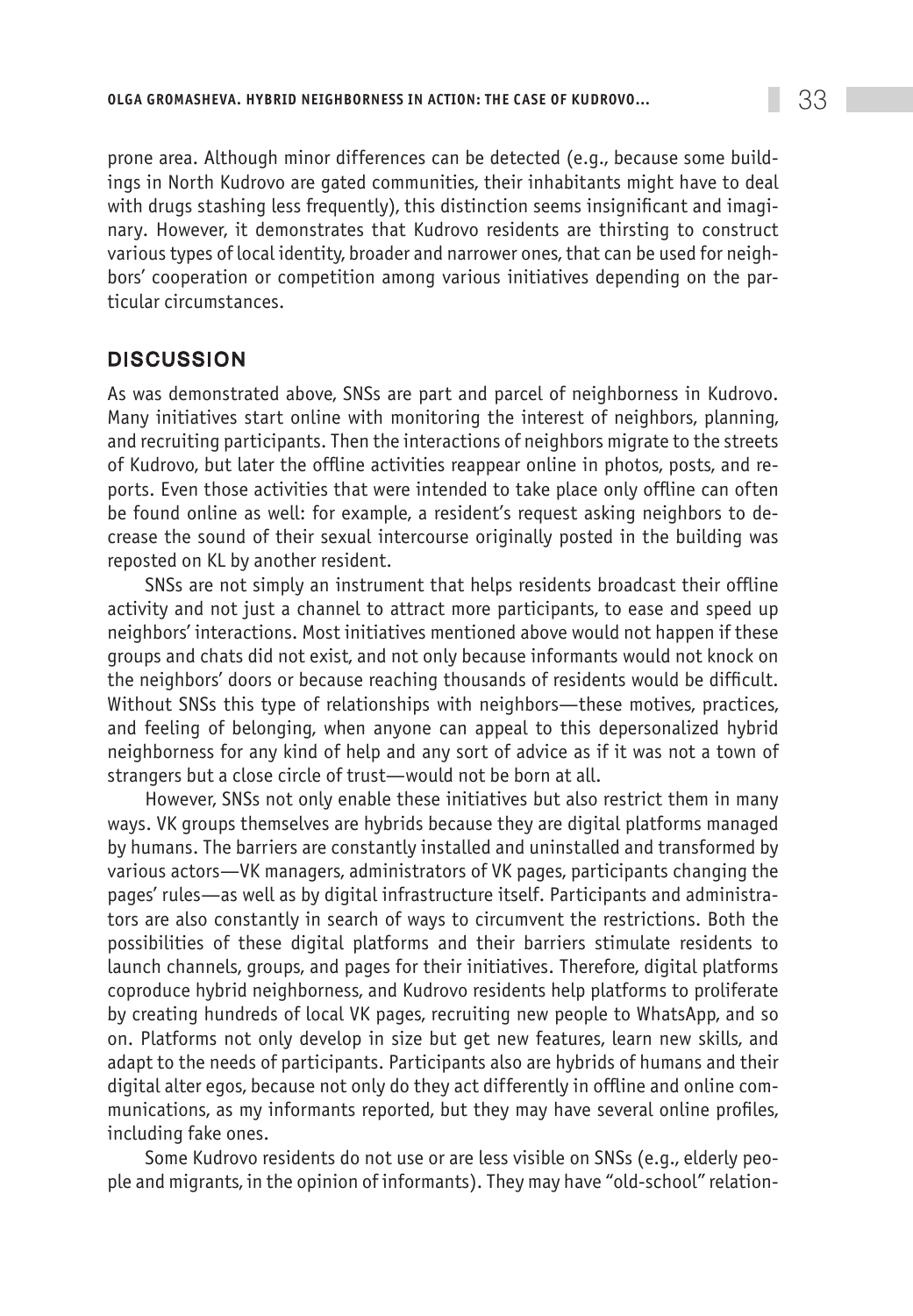ships with neighbors: communicate face-to-face with people living nearby. However, they are not entirely excluded from hybrid neighborness: their activities (decorating the hallway, planting flowers in the common garden) are documented on KL by others and inspire neighbors to do the same. Although they are not directly and consciously involved in hybrid neighborness, they still influence and are influenced by it (for example, they, as occasional passersby, may join offline activities that were born online).

Hybrid neighborness is fluid. Although this neighborness is rooted in Kudrovo, its geographical boundaries are moving: like a rip tide, it can pull people in from the neighboring districts; or like a wave, it can throw Kudrovo residents far away, but they still will be engaged in it. Some participants leave it for good, new participants come and join it, but hybrid neighborness stays alive. Does it mean that every geographical unit or vernacular district where citizens are actively involved in online communication automatically becomes hybrid neighborness? What is the minimal and maximal size of the area for which it makes sense to talk about hybrid neighborness? Both are empirical questions that can be answered by studying a particular territory and relationships of its residents. In the heart of this Kudrovo hybrid neighborness is the town, but in other cases it can be a district, a neighborhood block, or even one apartment building.

Hybrid neighborness allows newcomers to read all stories of previous conflicts and victories, to understand local symbols and words in the Kudrovo vocabulary. A newcomer does not need to cultivate relationships with gatekeepers to be introduced to other neighbors or meet them one by one. Simply by exploring Kudrovo online resources, a new resident quickly gets the necessary competence and directly addresses all participants. It does not mean that all barriers fall: for instance, it is easier to get your post published if you have a good relationship with the VK page administrator. However, most informants perceived these barriers in online communication with neighbors as lower than in offline contacts. The capabilities provided by the digital infrastructure and an easy switch between different modes of interaction allowed even those of my informants who previously refrained from communication with neighbors to feel safer and motivated them to build networks. This finetuning of interactions (I call it "manageability") to reach the desired level of intensity, intimacy, risk, comfort, and so on is an essential feature of hybrid neighborness.

The volume of data on VK is large, but keyword search allows to get the required information efficiently. Hyperlinks leading to previous posts, personal pages, and other online channels unite them all into a huge database that participants address to find a wide spectrum of resources. The deletion of pages and their content in VK is a time-consuming process. That is why most posts and comments, as well as abandoned pages, are still visible online after many years, and it makes them a great source of information for both neighbors and researchers.

Inside hybrid neighborness, a large network of Kudrovo residents and localized digital infrastructure, multiple smaller networks flash and fade. Each of these small networks (initiatives) is a collaboration of various actors—for instance, authorities,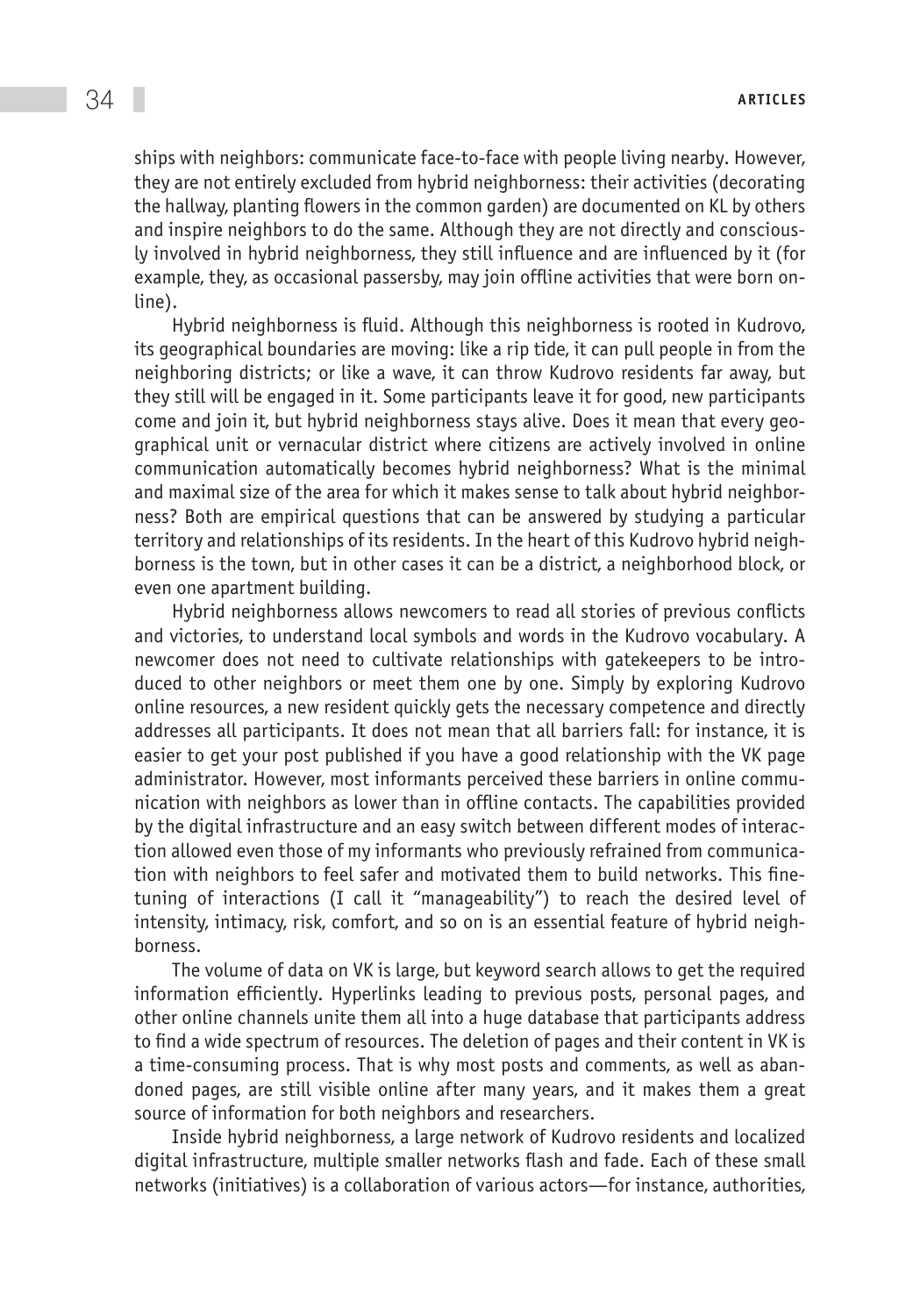developers, roads, plants, animals, and tools—but all of them include Kudrovo residents and social media. Some of these initiatives were started by nonhuman actors (e.g., electric wire), while others were launched by residents who, similar to the overheated wire, felt some unease, dissatisfaction, loneliness, or, on the contrary, a stroke of insight, enthusiasm, and excess of energy. But usually, it was a post on KL or message in WhatsApp that made these interactions the cases of neighborness. All participants of hybrid neighborness are the power put on hold and waiting to be activated. When any element of hybrid neighborness advances into action and connects with other participants through these digital media, a new initiative may appear if enough participants join it. It is a kind of Russian doll: within all-Kudrovo hybrid neighborness, there are many networks, which can be focused on a particular issue, inside each of them may be few smaller networks of different types. Even though many aforementioned initiatives were terminated after some time, new ones came to replace them. A large number of all these networks of different sizes and levels is what allows hybrid neighborness to stay alive.

Latour (2005) wrote that there are no groups per se but the process of group formation, and we can see groups only in their activity. According to him, the continual appearance and disappearance of groups is the default, while the cases of their stability are something unique and worth studying. The stability of hybrid neighborness in the case of Kudrovo is provided by such strong elements as certain VK pages, group administrators, and local activists, which work daily to maintain these connections among residents, digital infrastructure, and other actors. In particular, the role of KL and its satellite pages is important in producing this hybrid neighborness. There are hundreds of Kudrovo VK pages, but not many of them actively engage residents and create this feeling of belonging. Some of them are primarily aimed at advertising; in some of them the administrators are the only ones who write posts; in others, the postings happen infrequently. Unlike other administrators who create uniform VK pages for each district of Saint Petersburg or LO, the KL administrator lives in Kudrovo and is personally involved in neighbors' activities. KL represents a balanced platform, in which main voices are given to residents, advertising is restricted to a maximum of three posts per day, and the administrator steps in quickly when necessary.

The kaleidoscope of the initiatives listed above brings us closer to the understanding of the relationships that Kudrovo residents want to have with their neighbors. The analysis of these activities also puts all failures of public and private bodies in the spotlight, demonstrates holes in the social, cultural, and transport infrastructure, which participants repair, and shows their needs that are not addressed by any organizations. Neighbors' initiatives are often criticized for canalizing the protest potential of residents into small acts of beautification. However, the study illustrates that hybrid neighborness may produce not only DIY but various types of initiatives including political ones, and the proportion of various kinds of activities depends on a combination of particular actors engaged in the network.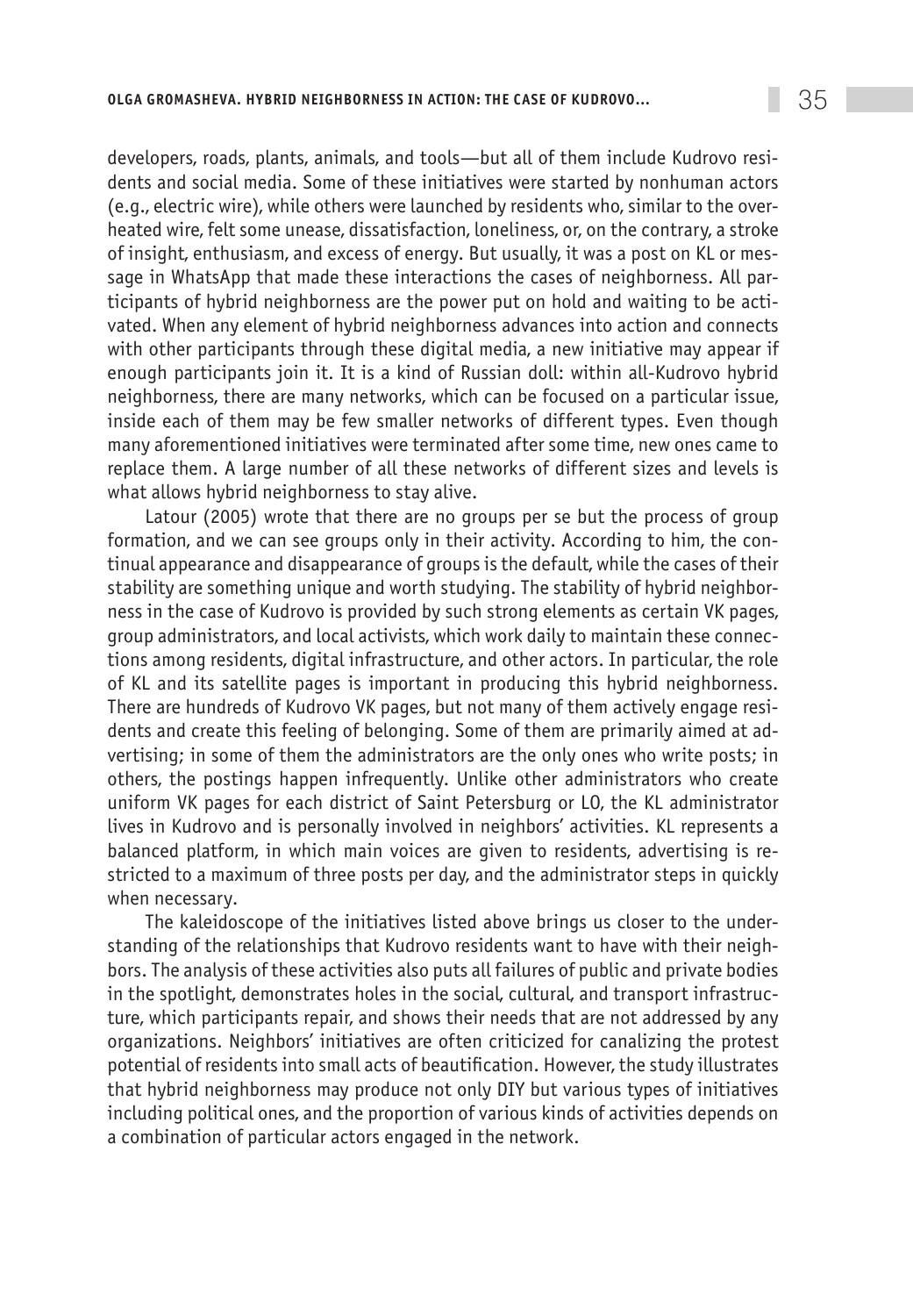#### **REFERENCES**

- Brednikova, Olga, and Oksana Zaporozhets. 2016. "Veter, ustalost' i romantika nochi (ob osobennostiakh novykh zhilykh massivov)." *Laboratorium: Russian Review of Social Research*  8(2):103–119.
- Chernysheva, Liubov. 2019. "Rossiiskoe getto: Voobrazhaemaia marginal'nost' novykh zhilykh raionov." *Goroskie issledovaniia i praktiki* 4(2):37–58. [https://doi.org/10.17323/usp42202037-58.](https://doi.org/10.17323/usp42202037-58)
- Chernysheva, Liubov. 2020. "Onlain i offlain konflikty vokrug gorodskoi sovmestnosti: Zabota o gorodskom prostranstve na territorii bol'shogo zhilogo kompleksa." *Zhurnal sotsiologii i sotsial'noi antropologii* 23(2):36–66. [https://doi.org/10.31119/jssa.2020.23.2.2.](https://doi.org/10.31119/jssa.2020.23.2.2)
- Chernysheva, Liubov, and Elvira Gizatullina. 2021. "'VKontakte' s sosediami: Cherty i praktiki gibridnogo sosedstvovaniia v bol'shom zhilom komplekse Sankt-Peterburga." *Laboratorium: Russian Review of Social Research* 13(2):39–71. https://doi.org/10.25285/2078-1938-2021-13-2-39-71.
- Grigorichev, Konstantin V. 2013. "'Virtual'nyi' prigorod: Konstruirovanie soobshchestva v internetforumakh." *Izvestiia Irkutskogo gosudarstvennogo universiteta (seriia "Politologiia. Religiovedenie")* 2:270–281.
- Hamari, Juho, Mimmi Sjöklint, and Antti Ukkonen. 2016. "The Sharing Economy: Why People Participate in Collaborative Consumption." *Journal of the Association for Information Science and Technology* 67(9):2047–2059. [https://doi.org/10.1002/asi.23552.](https://doi.org/10.1002/asi.23552)
- Hampton, Keith, and Barry Wellman. 2003. "Neighboring in Netville: How the Internet Supports Community and Social Capital in a Wired Suburb." *City & Community* 2(4):277–311. [https://](https://doi.org/10.1046/j.1535-6841.2003.00057.x) [doi.org/10.1046/j.1535-6841.2003.00057.x.](https://doi.org/10.1046/j.1535-6841.2003.00057.x)
- Harris, Kevin, and Hugh Flouch. 2010. "Online Neighbourhood Networks Study: Social Capital and Cohesion." The Networked Neighbourhoods Group. [https://www.londoncouncils.gov.uk](https://www.londoncouncils.gov.uk/node/27009) [/node/27009.](https://www.londoncouncils.gov.uk/node/27009)
- Kovács, Borbála, Jeremy Morris, Abel Polese, and Drini Imami. 2017. "Looking at the 'Sharing' Economies Concept through the Prism of Informality." *Cambridge Journal of Regions, Economy and Society* 10(2):365–378. <https://doi.org/10.1093/cjres/rsw046>.
- Latour, Bruno. 1992. "Where Are the Missing Masses? The Sociology of a Few Mundane Artifacts." Pp. 225–228 in *Shaping Technology/Building Society: Studies in Sociotechnical Change*, ed. by Wiebe E. Bijker and John Law. Cambridge, MA: MIT Press.
- Latour, Bruno. 2000. "When Things Strike Back: A Possible Contribution of 'Science Studies' to the Social Sciences." *British Journal of Sociology* 51(1):107–123. [https://doi](https://doi.org/10.1111/j.1468-4446.2000.00107.x) [.org/10.1111/j.1468-4446.2000.00107.x](https://doi.org/10.1111/j.1468-4446.2000.00107.x).
- Latour, Bruno. 2005. *Reassembling the Social: An Introduction to Actor-Network-Theory*. New York: Oxford University Press.
- Matei, Sorin, and Sandra J. Ball-Rokeach. 2001. "Real and Virtual Social Ties: Connections in the Everyday Lives of Seven Ethnic Neighborhoods." *American Behavioral Scientist* 45(3):550– 564. [https://doi.org/10.1177/0002764201045003012.](https://doi.org/10.1177%2F0002764201045003012)
- Miller, Daniel, Jolynna Sinanan, Xinyuan Wang, Tom McDonald, Nell Haynes, Elisabetta Costa, Juliano Spyer, Shriram Venkatraman, and Razvan Nicolescu. 2016. *How the World Changed Social Media.* London: UCL Press.
- Miller, Daniel, and Don Slater. 2000. *The Internet: An Ethnographic Approach*. Oxford: Berg.
- Niederer, Sabine, and Ruurd Priester. 2016. "Smart Citizens: Exploring the Tools of the Urban Bottom-Up Movement." *Computer Supported Cooperative Work (CSCW)* 25(2–3):137–152. [https://](https://doi.org/10.1007/s10606-016-9249-6) [doi.org/10.1007/s10606-016-9249-6](https://doi.org/10.1007/s10606-016-9249-6).
- Rheingold, Howard. 2000. *The Virtual Community: Homesteading on the Electronic Frontier*. Rev. ed. Cambridge, MA: MIT Press.
- Souza e Silva, Adriana de. 2006. "From Cyber to Hybrid: Mobile Technologies as Interfaces of Hybrid Spaces." *Space and Culture* 9(3):261–278.<https://doi.org/10.1177%2F1206331206289022>.
- Talen, Emily. 2019. "DIY Neighborhoods." Pp. 99–112 in *The Palgrave Handbook of Bottom-Up Urbanism*, ed. by Mahyar Arefi and Conrad Kickert. New York: Palgrave Macmillan.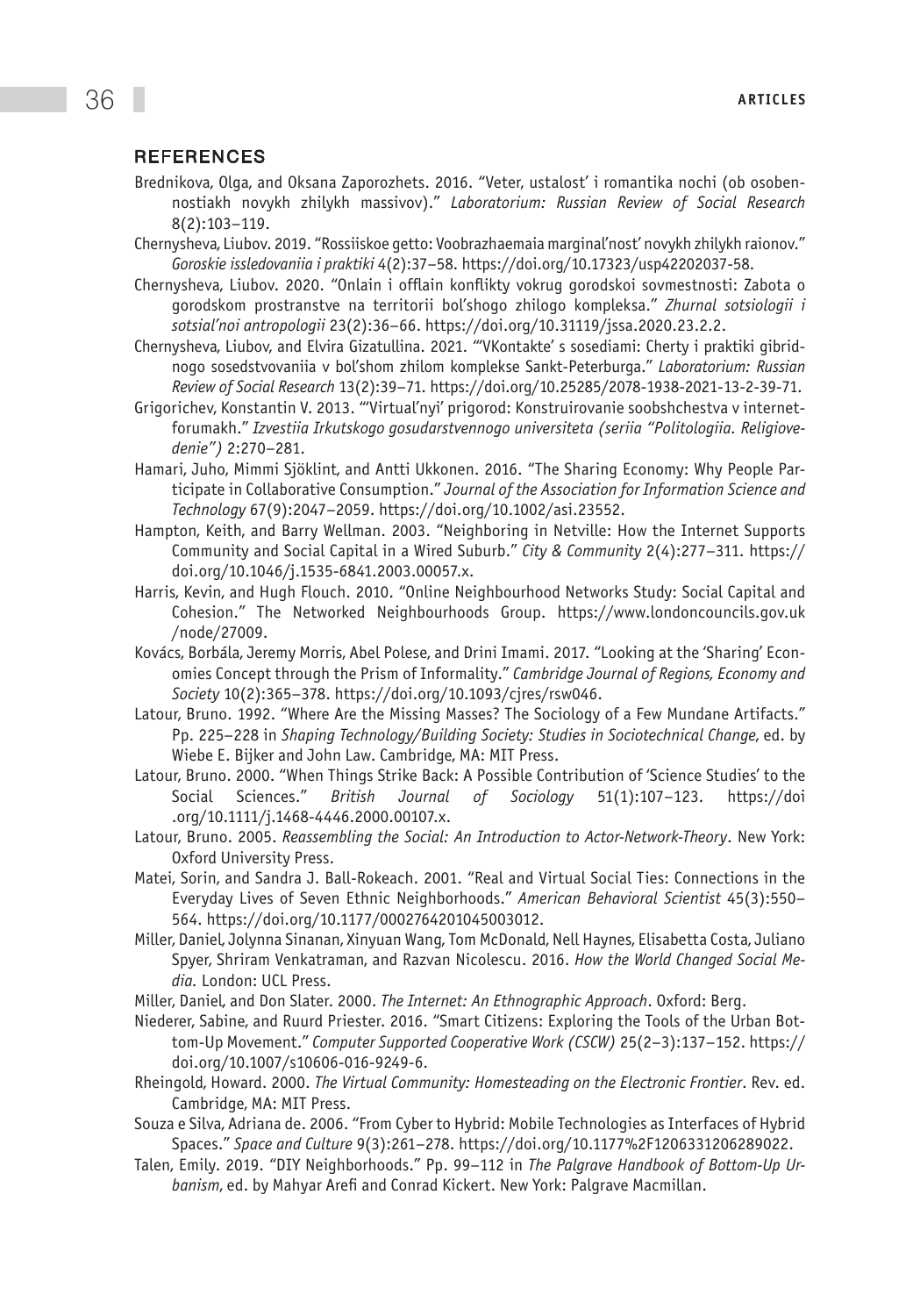- Tykanova, Elena V., and Ksenia A. Tenisheva. 2020. "V plenu 'effekta sosedstva': Sotsial'nyi kapital i aktivizm v novykh anklavnykh zhilishchnykh kompleksakh." *Zhurnal sotsiologii i sotsial'noi antropologii* 23(2):7–35. [https://doi.org/10.31119/jssa.2020.23.2.1.](https://doi.org/10.31119/jssa.2020.23.2.1)
- Volont, Louis. 2019. "DIY Urbanism and the Lens of the Commons: Observations from Spain." *City & Community* 18(1):257–279. [https://doi.org/10.1111/cico.12361.](https://doi.org/10.1111/cico.12361)
- Voskresenskiy, Vadim, Ilya Musabirov, and Daniel Alexandrov. 2016. "Private and Public Online Groups in Apartment Buildings of St. Petersburg." Pp. 301–306 in *WebSci '16: Proceedings of the 8th ACM Conference on Web Science*. New York: Association for Computing Machinery.
- Zaporozhets Oksana N., and Ekaterina G. Lapina-Kratasyuk. 2015. "Antropologiia tsifrovogo goroda: K voprosu o vybore metoda." *Etnograficheskoe obozrenie* 4:41–54.
- Zhelnina, Anna A., and Elena V. Tykanova. 2019. "Formal'nye i neformal'nye grazhdanskie infrastruktury: Sovremennye issledovaniia gorodkogo local'nogo aktivizma v Rossii." *Zhurnal sotsiologii i sotsial'noi antropologii* 22(1):162–192.<https://doi.org/10.31119/jssa.2019.22.1.8>.

#### List of Interviewees

INT01—female, 31 years old, divorced, no children, university degree, teacher INT02—female, 27 years old, married, no children, university degree, self-employed INT03—female, 28 years old, married, no children, university degree, marketing specialist INT04—female, 34 years old, married, two children, university degree, housewife INT05—female, 37 years old, married, two children, secondary education, self-employed INT06—female, 28 years old, married, no children, university degree, engineer INT07—female, 31 years old, married, two children, university degree, housewife INT09—male, 30 years old, married, no children, university degree, manager INT10—female, 38 years old, married, one child, university degree, housewife INT11—female, 31 years old, married, two children, university degree, housewife



ПИБРИДНОЕ СОСЕДСТВОВАНИЕ<br>В ДЕЙСТВИИ: СЛУЧАЙ КУДРОВО, РОССИЯ

## **Ольга Громашева**

*Ольга Громашева, факультет социальных наук, Вагенингенский университет (Нидерланды). Адрес для переписки: Rural Sociology group (Bode 50), PO Box 8130, 6700 EW Wageningen, Netherlands. [olga.gromasheva@gmail.com.](mailto:olga.gromasheva@gmail.com)* 

*Статья основана на результатах серии исследований автора, проводимых в городе Кудрово Ленинградской области с 2017 года, которые осуществлялись в рамках двух коллективных проектов: «Новые городские экономики участия: р2р/sharing и цифровая экономика» при финансовой поддержке Леонтьевского центра и «Слоеный пирог соседства» при финансовой поддержке Фонда Коне.*

**В работе анализируются соседские отношения в новостройках Кудрово – города в Ленинградской области, расположенного на границе с Санкт-Петербургом. Кудрово является ярким примером соседства, большая часть которого завязывается и протекает онлайн, но не остается сугубо в цифровом пространстве, а выплескивается**